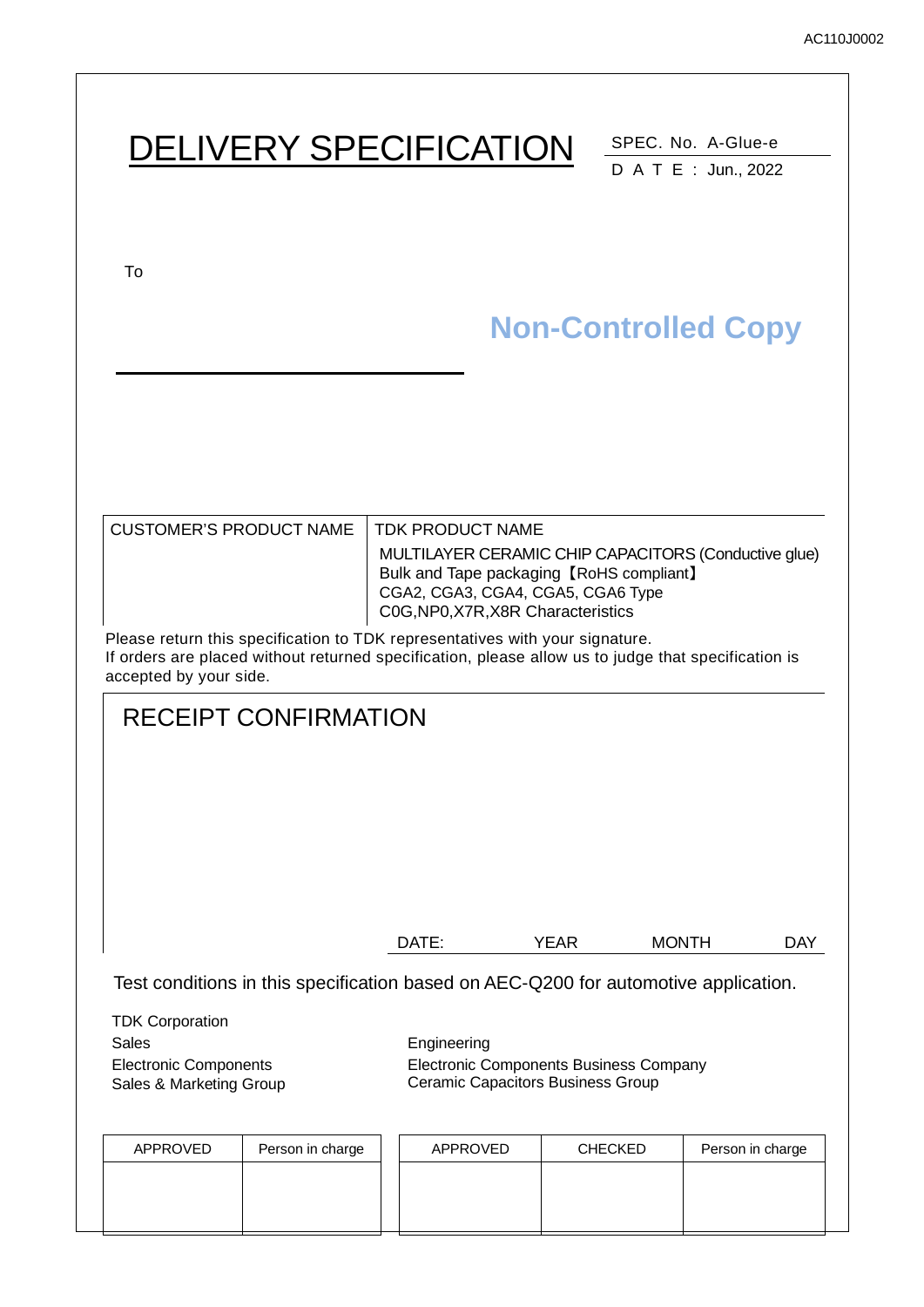#### **SCOPE**

This delivery specification shall be applied to Multilayer ceramic chip capacitors to be delivered to

#### **PRODUCTION PLACES**

.

Production places defined in this specification shall be TDK Corporation, TDK(Suzhou)Co.,Ltd and TDK Components U.S.A. Inc.

#### **PRODUCT NAME**

The name of the product to be defined in this specifications shall be CGA◇◇◇○○○△△□□□×◎※※※B.

#### **REFERENCE STANDARD**

| $JIS$ C 5101 - 1 : 2010 | Fixed capacitors for use in electronic equipment-Part 1: Generic specification    |
|-------------------------|-----------------------------------------------------------------------------------|
| $C$ 5101 - 21 : 2014    | Fixed capacitors for use in electronic equipment-Part21 : Sectional specification |
|                         | : Fixed surface mount multilayer capacitors of ceramic dielectric, Class1         |
| $C$ 5101 - 22 : 2014    | Fixed capacitors for use in electronic equipment-Part22 : Sectional specification |
|                         | : Fixed surface mount multilayer capacitors of ceramic dielectric, Class 2        |
| $C$ 0806 $-3:2014$      | Packaging of components for automatic handling - Part 3: Packaging of             |
|                         | surface mount components on continuous tapes                                      |
| JEITA RCR-2335 C 2014   | Safety application guide for fixed ceramic capacitors for use in electronic       |
|                         | equipment                                                                         |

#### **COONTENTS**

- 1. CODE CONSTRUCTION
- 2. COMBINATION OF RATED CAPACITANCE AND TOLERANCE
- 3. OPERATING TEMPERATURE RANGE
- 4. STORING CONDITION AND TERM
- 5. CAUTION FOR CONDUCTIVE GLUE MOUNTING PRODUCTS
- 6. INDUSTRIAL WASTE DISPOSAL
- 7. PERFORMANCE
- 8. INSIDE STRUCTURE AND MATERIAL
- 9. PACKAGING
- 10. CAUTION
- 11. TAPE PACKAGING SPECIFICATION

#### **<EXPLANATORY NOTE>**

When the mistrust in the spec arises, this specification is given priority. And it will be confirmed by written spec change after conference of both posts involved.

This specification warrants the quality of the ceramic chip capacitor. Capacitors should be evaluated or confirmed a state of mounted on your product.

If the use of the capacitors goes beyond the bounds of this specification, we can not afford to guarantee.

| Division                          | Date       | SPEC. No. |
|-----------------------------------|------------|-----------|
| Ceramic Capacitors Business Group | June, 2022 | A-Glue-e  |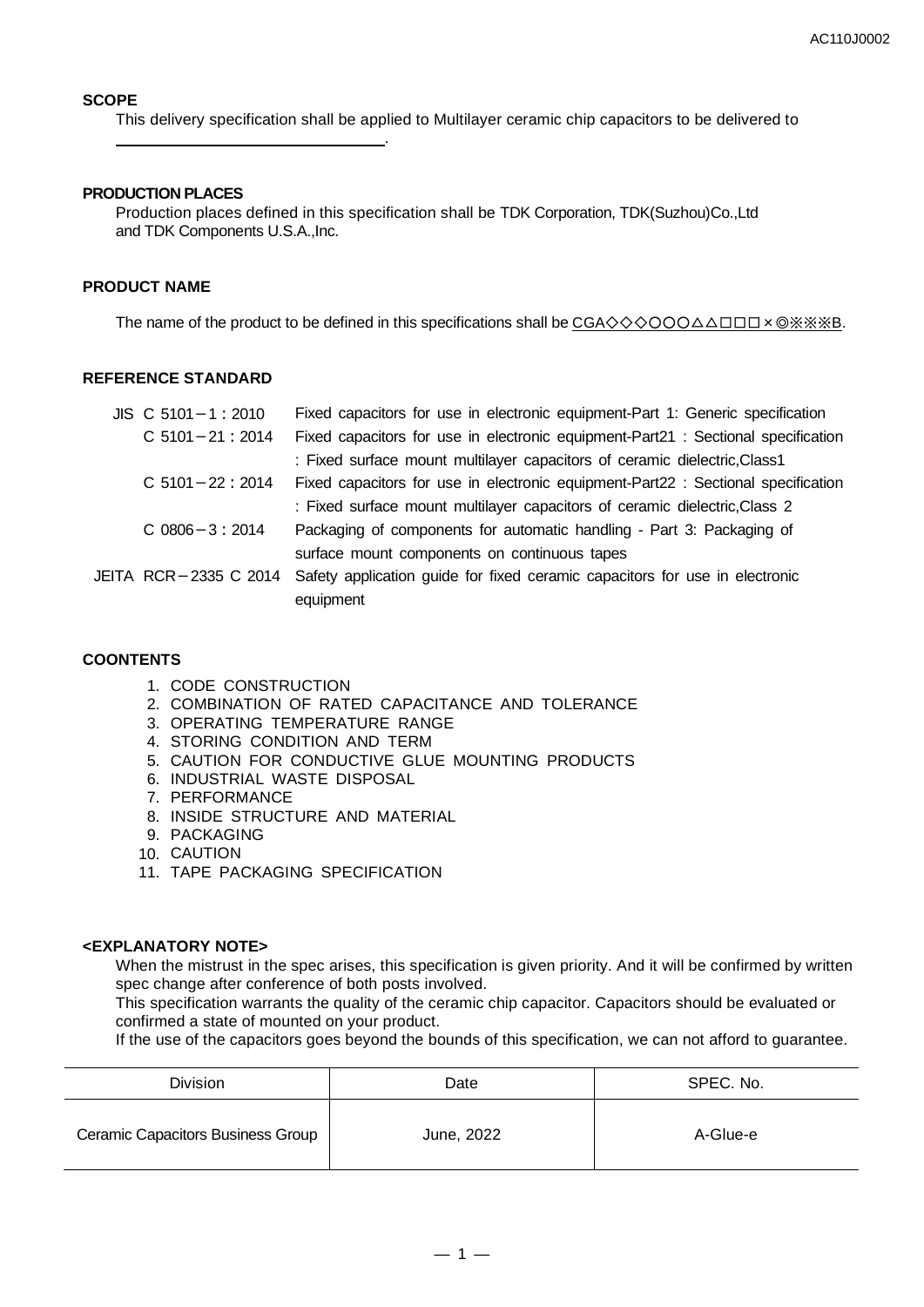# **1. CODE CONSTRUCTION**

| (Example) CGA |     | $\frac{3}{2}$ E |                         | $\frac{2}{2}$ | X8R                | 1H      | 103        | <u>_K_</u> | $\perp$            | $X$ $X$ $X$ $B$            |  |
|---------------|-----|-----------------|-------------------------|---------------|--------------------|---------|------------|------------|--------------------|----------------------------|--|
|               | (1) | (2)             | (3)                     | (4)           | (5)                | (6)     | (7)        | (8)        | (9)                | (10)                       |  |
|               |     |                 |                         |               |                    |         |            |            |                    |                            |  |
| (1) Series    |     |                 |                         |               |                    |         | Symbol     |            |                    | <b>Series</b>              |  |
|               |     |                 |                         |               |                    |         | <b>CGA</b> |            |                    | For automotive application |  |
| (2) Case size |     |                 |                         |               |                    |         |            |            | Terminal electrode |                            |  |
|               |     |                 |                         |               |                    | $B_{2}$ | W          |            |                    |                            |  |
|               | Т   |                 | B<br>Internal electrode | G             |                    |         |            |            |                    |                            |  |
|               |     |                 |                         |               | Ceramic dielectric |         |            |            |                    |                            |  |

| Case size      | Case size                    | Dimensions (Unit: mm)  |                        |                        |             |             |                 |  |  |
|----------------|------------------------------|------------------------|------------------------|------------------------|-------------|-------------|-----------------|--|--|
| Symbol         | (EIA style)                  | L                      | W                      | т                      | B           | G           |                 |  |  |
| $\overline{2}$ | CGA <sub>2</sub><br>(CCO402) | $1.00+0.15$            | $0.50+0.10$            | $0.50+0.10$            | $0.10$ min. | $0.30$ min. |                 |  |  |
| 3              | CGA <sub>3</sub><br>(CCO603) | $1.60 + 0.15$          | $0.80 + 0.15$          | $0.80 + 0.15$          | $0.20$ min. | $0.30$ min. |                 |  |  |
|                |                              |                        |                        | $0.60 + 0.15$          |             | $0.50$ min. |                 |  |  |
|                | CGA4<br>(CCO805)             | $2.00+0.25$            | $1.25 \pm 0.25$        | $0.85 \pm 0.15$        | $0.20$ min. |             |                 |  |  |
| $\overline{4}$ |                              |                        |                        | $1.25 \pm 0.25$        |             |             |                 |  |  |
|                |                              | $2.00 + 0.35$<br>-0.25 | $1.25 + 0.30 - 0.25$   | $1.25 + 0.30$<br>-0.25 |             |             |                 |  |  |
|                | CGA <sub>5</sub><br>(CC1206) |                        |                        |                        |             |             | $0.60 \pm 0.15$ |  |  |
|                |                              |                        | $1.60 + 0.30$<br>-0.10 | $0.85 \pm 0.15$        | $0.20$ min. | 1.00 min.   |                 |  |  |
| 5              |                              | $3.20 + 0.30$<br>-0.10 |                        | $1.15 \pm 0.15$        |             |             |                 |  |  |
|                |                              |                        |                        | $1.60 + 0.30$<br>-0.10 |             |             |                 |  |  |
|                |                              |                        |                        | $1.60 + 0.20$          |             |             |                 |  |  |
| 6              | CGA <sub>6</sub><br>(CC1210) | $3.20 \pm 0.45$        | $2.50+0.30$            | $2.00+0.20$            | $0.20$ min. |             |                 |  |  |
|                |                              |                        |                        | $2.50+0.30$            |             |             |                 |  |  |

\*As for each item, please refer to detail page on TDK web.

#### (3) Thickness

| Symbol | Dimension(mm) | Symbol | Dimension(mm) |
|--------|---------------|--------|---------------|
|        | 0.50          |        | 1.25          |
|        | 0.60          |        | 1.60          |
|        | 0.80          |        | 2.00          |
|        | 0.85          |        | 2.50          |
|        | 1.15          |        |               |
|        |               |        |               |

| Symbol | Dimension(mm) |
|--------|---------------|
|        | 1.25          |
|        | 1.60          |
| м      | 2.00          |
| ٦      | 2.50          |
|        |               |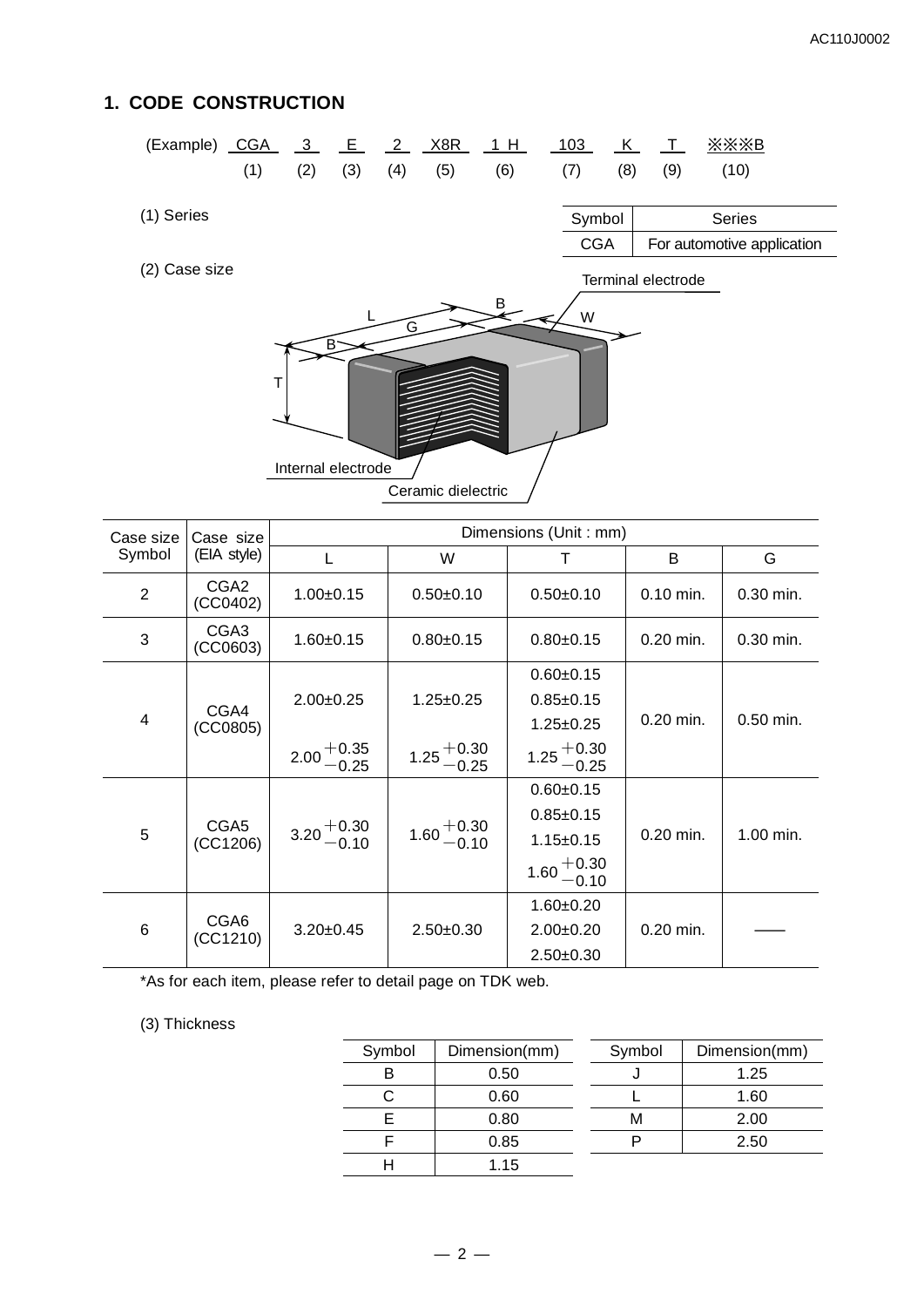| (4) Voltage condition in the life test                   | Symbol |  |
|----------------------------------------------------------|--------|--|
| * Details are shown in table 1 No. 13 at 7. PERFORMANCE. |        |  |

| Symbol | Condition            |
|--------|----------------------|
|        | <b>Rated Voltage</b> |
| 2      | Rated Voltage x 2    |
|        | Rated Voltage x 1.5  |

(5) Temperature Characteristics

\* Details are shown in table 1 No.6 and No.7 at 7.PERFORMANCE.

(6) Rated Voltage

| Symbol | <b>Rated Voltage</b> |
|--------|----------------------|
| 2 A    | DC 100 V             |
| 1 H    | <b>DC 50 V</b>       |
| 1 V    | DC 35 V              |
| 1 E    | <b>DC 25 V</b>       |
| 1 C    | <b>DC 16 V</b>       |
| n .i   | DC 6.3 V             |

| (7) Rated Capacitance<br>Stated in three digits and in units of pico farads (pF).            | (Example) | Symbol | Rated<br>Capacitance |
|----------------------------------------------------------------------------------------------|-----------|--------|----------------------|
| The first and Second digits identify the first and                                           |           | 2R2    | 2.2pF                |
| second significant figures of the capacitance, the<br>third digit identifies the multiplier. |           | 106    | 10,000,000 pF        |
| R is designated for a decimal point.                                                         |           |        |                      |

- (8) Capacitance tolerance
	- \* M tolerance shall be standard for over 10uF.

| Symbol | Tolerance   | Capacitance    |
|--------|-------------|----------------|
| C      | $± 0.25$ pF |                |
|        | ± 0.5<br>рF | 10pF and under |
|        | $± 5\%$     |                |
| ĸ      | $± 10 \%$   | Over 10pF      |
| *M     | $± 20 \%$   |                |
|        |             |                |

| (9) Packaging | Symbol | Packaging   |
|---------------|--------|-------------|
|               | B      | <b>Bulk</b> |
|               |        | Taping      |

#### (10) TDK internal code

※※※ B

 $\Box$  $\Box$  B : For conductive glue mounting

These TDK internal codes are subject to change without notice.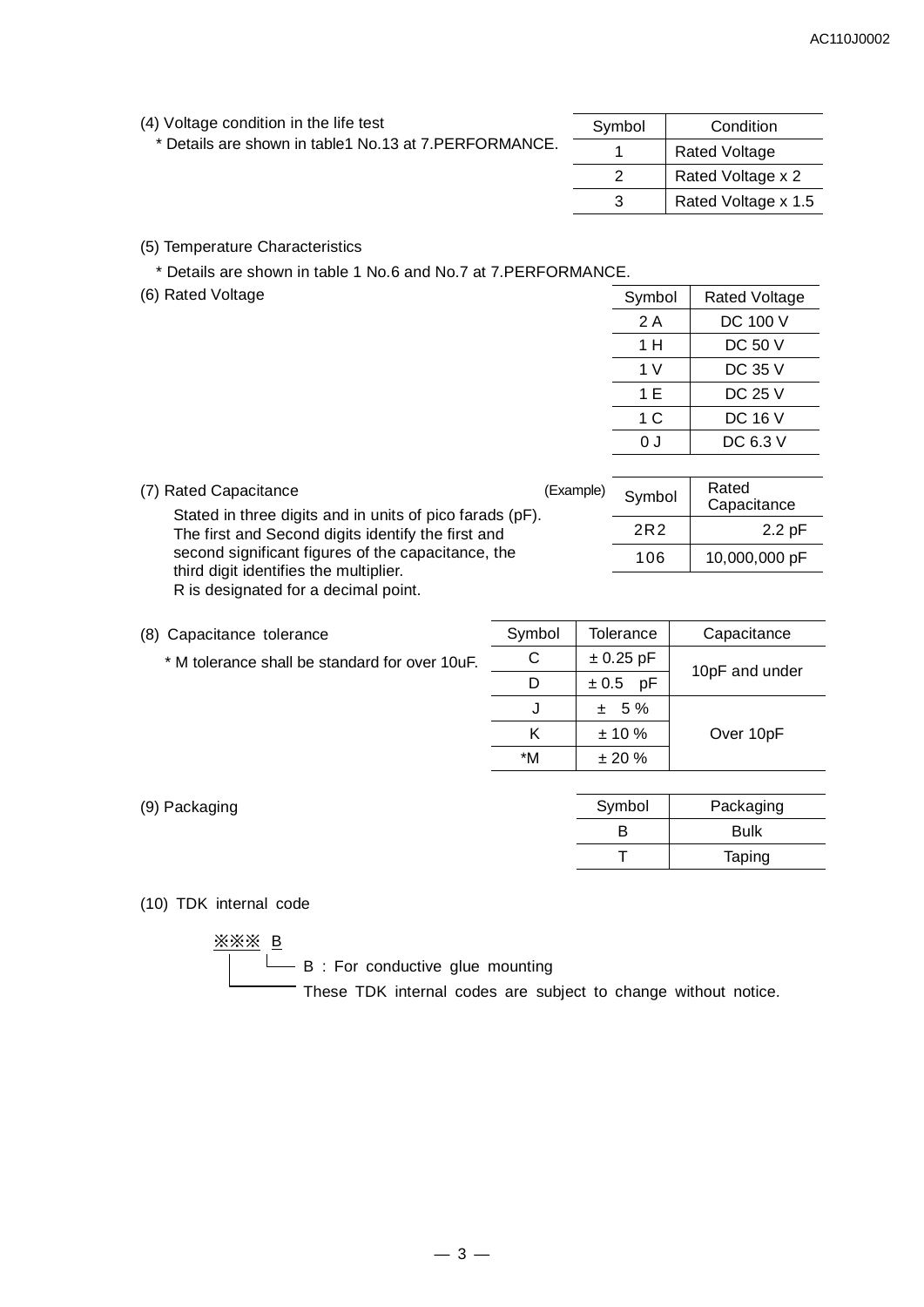## **2. COMBINATION OF RATED CAPACITANCE AND TOLERANCE**

| <b>Class</b> | Temperature<br>Characteristics      |           | Capacitance tolerance              | Rated capacitance                 |  |
|--------------|-------------------------------------|-----------|------------------------------------|-----------------------------------|--|
|              |                                     | 10pF and  | $C$ ( $\pm$ 0.25pF)                | 1, 1.5, 2, 2.2, 3, 3.3, 4, 4.7, 5 |  |
| 1            | C <sub>0</sub> G<br>NP <sub>0</sub> | under     | $D$ ( $\pm 0.5pF$ )                | 6, 6.8, 7, 8, 9, 10               |  |
|              |                                     | Over 10pF | $J(± 5\%)$<br>$K (\pm 10 \%)$      | $E - 12$ series                   |  |
| 2            | X7R<br>X8R                          |           | $K (\pm 10 \%)$<br>$M (\pm 20 \%)$ | $E - 6$ series                    |  |

#### Capacitance Step in E series

| E series |                                          | Capacitance Step |     |     |     |     |     |     |     |     |     |     |
|----------|------------------------------------------|------------------|-----|-----|-----|-----|-----|-----|-----|-----|-----|-----|
| $E-6$    | 3.3<br>າ າ<br>1.0<br>1.5<br>6.8<br>-4. . |                  |     |     |     |     |     |     |     |     |     |     |
| $E-12$   |                                          |                  | 1.5 | 8.، | 2.2 | 2.7 | 3.3 | 3.9 | 4.7 | 5.6 | 6.8 | 8.2 |

# **3. OPERATING TEMPERATURE RANGE**

| T.C.             | Min. operating<br>Temperature | Max. operating<br>Temperature | Reference<br>Temperature |
|------------------|-------------------------------|-------------------------------|--------------------------|
| C <sub>0</sub> G | $-55^{\circ}$ C               | $125^{\circ}$ C               | $25^{\circ}$ C           |
| NP <sub>0</sub>  | $-55^{\circ}$ C               | $150^{\circ}$ C               | $25^{\circ}$ C           |
| X7R              | $-55^{\circ}$ C               | $125^{\circ}$ C               | $25^{\circ}$ C           |
| X8R              | $-55^{\circ}$ C               | $150^{\circ}$ C               | $25^{\circ}$ C           |

# **4. STORING CONDITION AND TERM**

| Storing temperature | Storing humidity | Storing term                     |
|---------------------|------------------|----------------------------------|
| $5 - 40^{\circ}$ C  | 20~70%RH         | Within 6 months<br>upon receipt. |

### **5. INDUSTRIAL WASTE DISPOSAL**

Dispose this product as industrial waste in accordance with the Industrial Waste Law.

## **6. CAUTION FOR CONDUCTIVE GLUE MOUNTING PRODUCTS**

This product is to be mounted by glue including Ag (Silver) as a conductive material. To avoid electromigration of Ag and failures caused by corrosive gas, chip capacitors on P.C boards should be protected by moisture proof-sealing, such as silicon or equivalent, and/or a sealed package.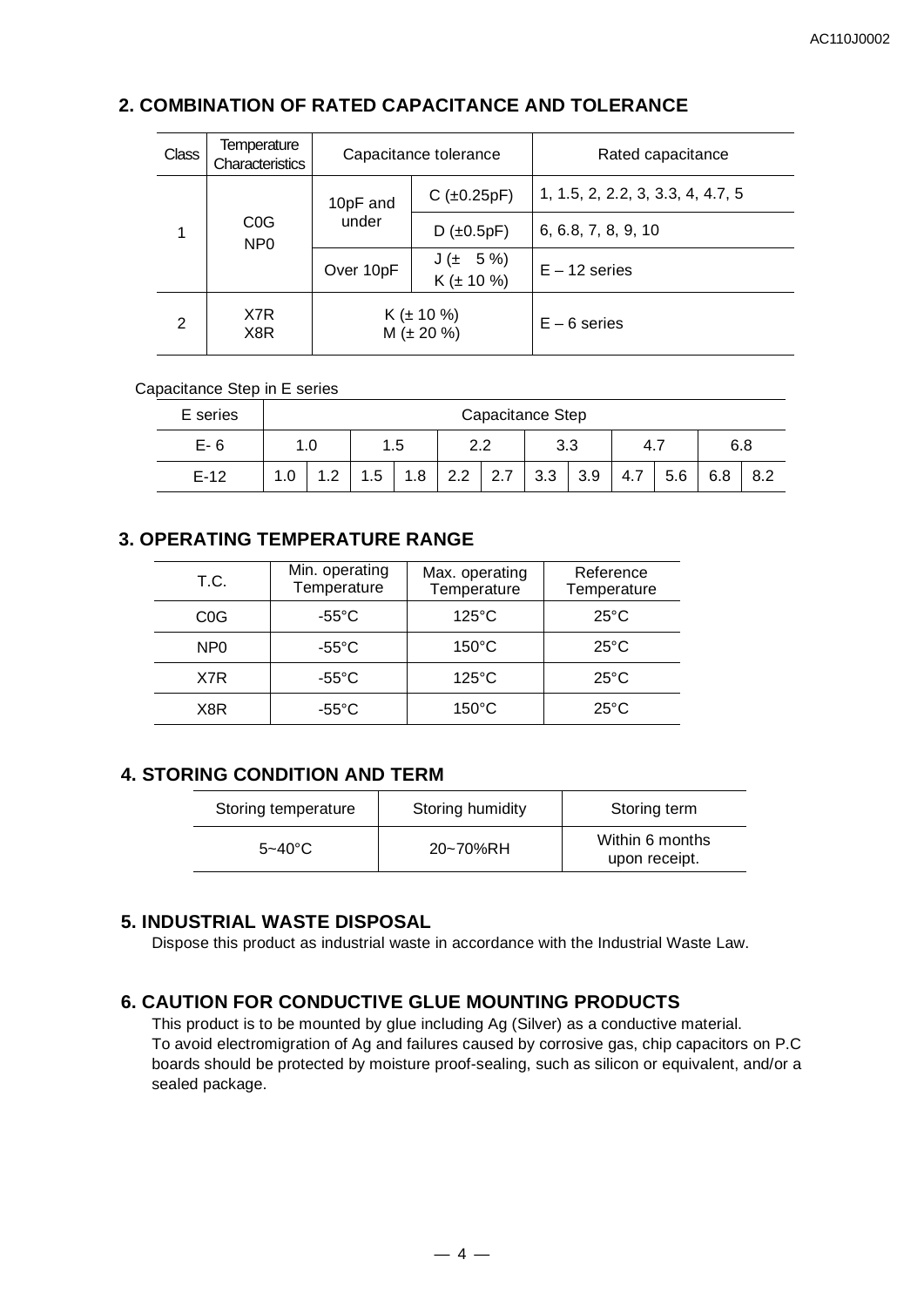# **7. PERFORMANCE**

Table 1

| No.            | Item                                          |                      |                                |                                                             | Performance                                                                                                                                              |                                                                        | Test or inspection method                                                                                                                                |                        |                      |  |  |
|----------------|-----------------------------------------------|----------------------|--------------------------------|-------------------------------------------------------------|----------------------------------------------------------------------------------------------------------------------------------------------------------|------------------------------------------------------------------------|----------------------------------------------------------------------------------------------------------------------------------------------------------|------------------------|----------------------|--|--|
| 1              | <b>External Appearance</b>                    |                      | performance.                   |                                                             | No defects which may affect                                                                                                                              | Inspect with magnifying glass $(3x)$                                   |                                                                                                                                                          |                        |                      |  |  |
| $\overline{2}$ | <b>Insulation Resistance</b>                  |                      |                                |                                                             | 10,000M $\Omega$ or 500M $\Omega$ · µF min.<br>(As for the capacitors of rated<br>voltage 16V DC and lower,<br>$100M\Omega$ µF min.,) whichever smaller. | Measuing voltage: Rated voltage<br>Voltage application time: 60s.      |                                                                                                                                                          |                        |                      |  |  |
| $\mathbf{3}$   | <b>Voltage Proof</b>                          |                      |                                |                                                             | Withstand test voltage without<br>insulation breakdown or other                                                                                          |                                                                        | Class 1: 3 times of rated voltage<br>Class 2: 2.5 times of rated voltage<br>Voltage application time : 1s.<br>Charge / discharge current : 50mA or lower |                        |                      |  |  |
| 4              | Capacitance                                   |                      |                                |                                                             | Within the specified tolerance.                                                                                                                          | 《Class 1》                                                              |                                                                                                                                                          |                        |                      |  |  |
|                |                                               |                      |                                |                                                             |                                                                                                                                                          | Capacitance                                                            |                                                                                                                                                          | Measuring<br>frequency | Measuring<br>voltage |  |  |
|                |                                               |                      |                                |                                                             |                                                                                                                                                          | 1000pF and under<br>1MHz±10%                                           |                                                                                                                                                          |                        | $0.5 \sim 5$ Vrms.   |  |  |
|                |                                               |                      |                                |                                                             |                                                                                                                                                          | Over 1000pF                                                            |                                                                                                                                                          | 1kHz±10%               |                      |  |  |
|                |                                               |                      |                                |                                                             |                                                                                                                                                          | 《Class 2》                                                              |                                                                                                                                                          |                        |                      |  |  |
|                |                                               |                      |                                |                                                             |                                                                                                                                                          | Measuring frequency                                                    |                                                                                                                                                          |                        | Measuring voltage    |  |  |
|                |                                               |                      |                                |                                                             |                                                                                                                                                          | 1kHz±10%                                                               |                                                                                                                                                          |                        | $1.0\pm0.2$ Vrms     |  |  |
|                |                                               |                      |                                |                                                             |                                                                                                                                                          | As for the capacitors of rated voltage 6.3V<br>DC, 0.5Vrms is applied. |                                                                                                                                                          |                        |                      |  |  |
| 5              | Q                                             | Class1               | web.                           |                                                             | Please refer to detail page on TDK                                                                                                                       | See No.4 in this table for measuring<br>condition.                     |                                                                                                                                                          |                        |                      |  |  |
|                | Dissipation<br>Factor                         | Class2               |                                |                                                             |                                                                                                                                                          |                                                                        |                                                                                                                                                          |                        |                      |  |  |
| 6              | Temperature                                   |                      |                                |                                                             |                                                                                                                                                          | Temperature coefficient shall be calculated                            |                                                                                                                                                          |                        |                      |  |  |
|                | Characteristics<br>of Capacitance<br>(Class1) |                      | T.C.                           |                                                             | <b>Temperature Coefficient</b><br>(ppm/°C)                                                                                                               | based on values at 25°C and 85°C<br>temperature.                       |                                                                                                                                                          |                        |                      |  |  |
|                |                                               |                      | $0 \pm 30$<br>C <sub>0</sub> G |                                                             |                                                                                                                                                          |                                                                        | Measuring temperature below 25°C shall                                                                                                                   |                        |                      |  |  |
|                |                                               |                      | NP <sub>0</sub>                |                                                             | $0\pm30$                                                                                                                                                 | be -10°C and -25°C.                                                    |                                                                                                                                                          |                        |                      |  |  |
|                |                                               | Capacitance<br>drift |                                | Within $\pm$ 0.2% or<br>$\pm 0.05$ pF,<br>whichever larger. |                                                                                                                                                          |                                                                        |                                                                                                                                                          |                        |                      |  |  |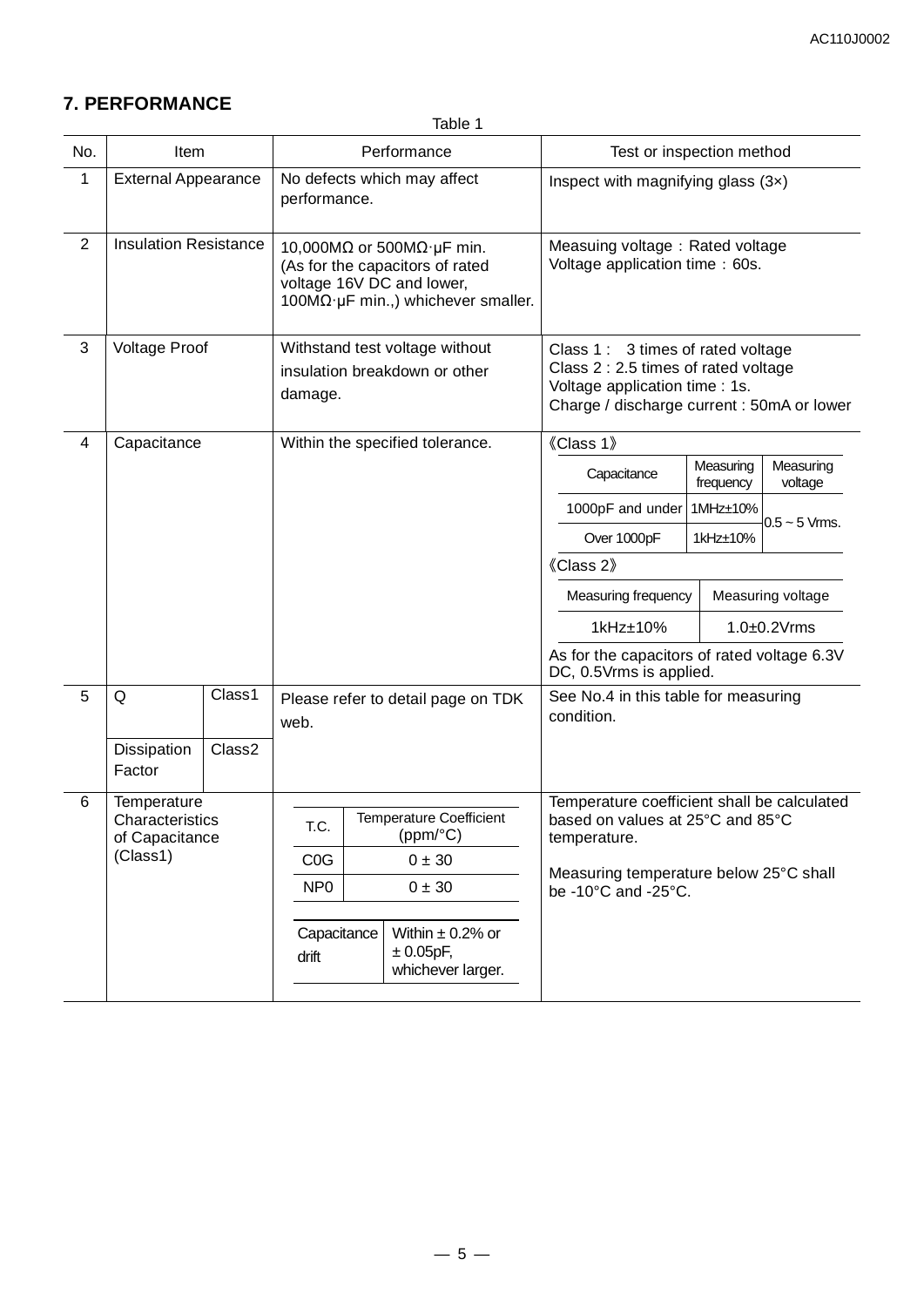(continued)

|                |                                |                                                                    |                                                                                        |                                              |                                      | Test or inspection method |                                                                                                                                                                                                                                                                                                       |                                                                                                                                                                                                                                   |  |  |
|----------------|--------------------------------|--------------------------------------------------------------------|----------------------------------------------------------------------------------------|----------------------------------------------|--------------------------------------|---------------------------|-------------------------------------------------------------------------------------------------------------------------------------------------------------------------------------------------------------------------------------------------------------------------------------------------------|-----------------------------------------------------------------------------------------------------------------------------------------------------------------------------------------------------------------------------------|--|--|
| No.            |                                | Item                                                               |                                                                                        |                                              | Performance                          |                           | Capacitance shall be measured by the                                                                                                                                                                                                                                                                  |                                                                                                                                                                                                                                   |  |  |
| $\overline{7}$ | Temperature<br>Characteristics |                                                                    |                                                                                        |                                              | Capacitance Change (%)               |                           |                                                                                                                                                                                                                                                                                                       | steps shown in the following table after                                                                                                                                                                                          |  |  |
|                | of Capacitance<br>(Class2)     |                                                                    |                                                                                        |                                              | No voltage applied                   |                           | thermal equilibrium is obtained for each<br>step.                                                                                                                                                                                                                                                     |                                                                                                                                                                                                                                   |  |  |
|                |                                |                                                                    |                                                                                        |                                              | X7R : ±15                            |                           | $\Delta C$ be calculated ref. STEP3 reading                                                                                                                                                                                                                                                           |                                                                                                                                                                                                                                   |  |  |
|                |                                |                                                                    |                                                                                        |                                              | X8R : ± 15                           |                           | Step                                                                                                                                                                                                                                                                                                  | Temperature(°C)                                                                                                                                                                                                                   |  |  |
|                |                                |                                                                    |                                                                                        |                                              |                                      |                           | 1                                                                                                                                                                                                                                                                                                     | Reference temp. $\pm 2$                                                                                                                                                                                                           |  |  |
|                |                                |                                                                    |                                                                                        |                                              |                                      |                           | $\overline{2}$                                                                                                                                                                                                                                                                                        | Min. operating temp. $\pm 3$                                                                                                                                                                                                      |  |  |
|                |                                |                                                                    |                                                                                        |                                              |                                      |                           | 3                                                                                                                                                                                                                                                                                                     | Reference temp. $\pm 2$                                                                                                                                                                                                           |  |  |
|                |                                |                                                                    |                                                                                        |                                              |                                      |                           | 4                                                                                                                                                                                                                                                                                                     | Max. operating temp. $\pm 2$                                                                                                                                                                                                      |  |  |
|                |                                |                                                                    |                                                                                        |                                              |                                      |                           |                                                                                                                                                                                                                                                                                                       | As for Min./ Max. operating temp. and<br>Reference temp., please refer to<br>"3.OPERATING TEMPERATURE RANGE".<br>As for measuring voltage, please contact<br>with our sales representative.<br>Mount the capacitors on an Alumina |  |  |
| 8              | Robustness of<br>Terminations  |                                                                    | No sign of termination coming off,<br>breakage of ceramic, or other<br>abnormal signs. |                                              |                                      |                           | substrate shown in Appendix 1 with<br>conductive glue.<br>Apply a pushing force gradually at the<br>center of a specimen in a horizontal<br>direction of P.C.board.<br>Pushing force: 5N<br>(2N is applied for CGA2 type.)<br>Holding time: 10±1s.<br>Pushing force<br>Alumina substrate<br>Capacitor |                                                                                                                                                                                                                                   |  |  |
| 9              | Vibration                      | External                                                           |                                                                                        |                                              | No mechanical damage.                |                           |                                                                                                                                                                                                                                                                                                       | Applied force: 5G max.                                                                                                                                                                                                            |  |  |
|                |                                | appearance                                                         |                                                                                        |                                              |                                      |                           |                                                                                                                                                                                                                                                                                                       | Frequency: 10~2,000Hz                                                                                                                                                                                                             |  |  |
|                |                                | Capacitance<br>Characteristics<br>COG<br>Class1<br>NP <sub>0</sub> |                                                                                        |                                              | Change from the<br>value before test |                           |                                                                                                                                                                                                                                                                                                       | Reciprocating sweep time: 20 min.<br>Cycle: 12 cycles in each 3 mutually                                                                                                                                                          |  |  |
|                |                                |                                                                    |                                                                                        | $± 2.5%$ or $± 0.25pF,$<br>whichever larger. |                                      |                           | perpendicular directions.                                                                                                                                                                                                                                                                             |                                                                                                                                                                                                                                   |  |  |
|                |                                |                                                                    | X7R<br>Class <sub>2</sub><br>±7.5%<br>X8R<br>Meet the initial spec.                    |                                              |                                      |                           | Mount the capacitors on an Alumina<br>substrate shown in Appendix 1 with<br>conductive glue before testing.                                                                                                                                                                                           |                                                                                                                                                                                                                                   |  |  |
|                |                                | Q<br>(Class1)                                                      |                                                                                        |                                              |                                      |                           |                                                                                                                                                                                                                                                                                                       |                                                                                                                                                                                                                                   |  |  |
|                |                                | D.F.<br>(Class2)                                                   |                                                                                        | Meet the initial spec.                       |                                      |                           |                                                                                                                                                                                                                                                                                                       |                                                                                                                                                                                                                                   |  |  |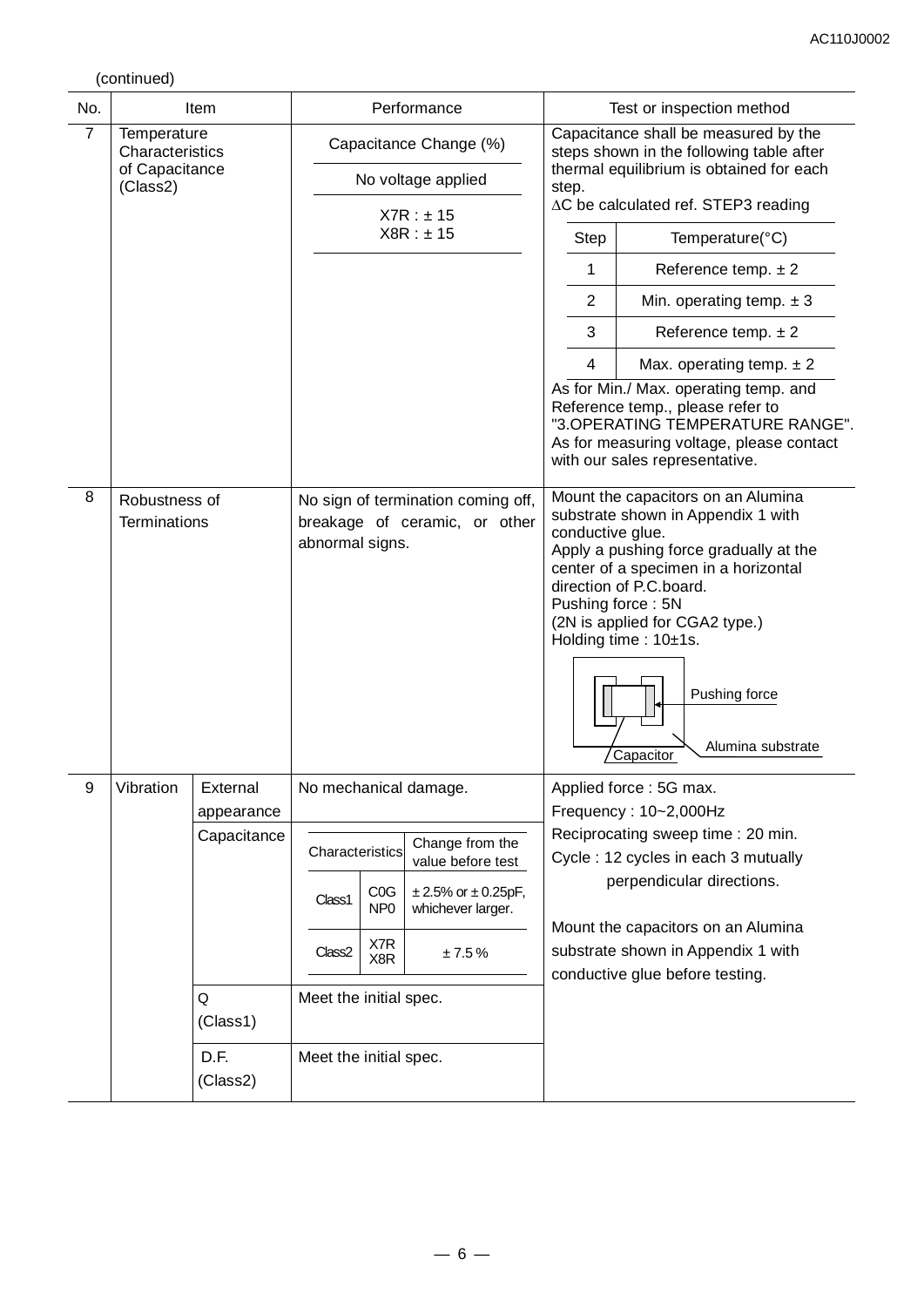(continued)

| No. |                             | Item                                                            | Performance            |                        |                                                                                                             |                                                                                                                                                     |  | Test or inspection method                                |                                                                                                  |            |  |  |        |                        |                                  |  |                                                                                                           |  |  |  |
|-----|-----------------------------|-----------------------------------------------------------------|------------------------|------------------------|-------------------------------------------------------------------------------------------------------------|-----------------------------------------------------------------------------------------------------------------------------------------------------|--|----------------------------------------------------------|--------------------------------------------------------------------------------------------------|------------|--|--|--------|------------------------|----------------------------------|--|-----------------------------------------------------------------------------------------------------------|--|--|--|
| 10  | <b>Temperature</b><br>cycle | External<br>appearance                                          |                        |                        |                                                                                                             | No mechanical damage.                                                                                                                               |  |                                                          | Expose the capacitors in the condition<br>step1 through step 4 listed in the<br>following table. |            |  |  |        |                        |                                  |  |                                                                                                           |  |  |  |
|     |                             | Capacitance                                                     |                        | Characteristics        |                                                                                                             | Change from the<br>value before test                                                                                                                |  | Temp. cycle: 1,000 cycles                                |                                                                                                  |            |  |  |        |                        |                                  |  |                                                                                                           |  |  |  |
|     |                             |                                                                 |                        |                        |                                                                                                             |                                                                                                                                                     |  | <b>Step</b>                                              | Temperature(°C)                                                                                  | Time(min.) |  |  |        |                        |                                  |  |                                                                                                           |  |  |  |
|     |                             |                                                                 |                        | Class1                 | COG<br>NP <sub>0</sub>                                                                                      | Please contact<br>with our sales                                                                                                                    |  | 1                                                        | Min. operating<br>temp. $\pm 3$                                                                  | $30 \pm 3$ |  |  |        |                        |                                  |  |                                                                                                           |  |  |  |
|     |                             |                                                                 |                        | Class <sub>2</sub>     | X7R                                                                                                         | representative.                                                                                                                                     |  | $\overline{2}$                                           | Reference Temp.                                                                                  | $2 - 5$    |  |  |        |                        |                                  |  |                                                                                                           |  |  |  |
|     |                             |                                                                 |                        |                        | X8R                                                                                                         |                                                                                                                                                     |  | 3                                                        | Max. operating<br>temp. $±2$                                                                     | $30 \pm 2$ |  |  |        |                        |                                  |  |                                                                                                           |  |  |  |
|     |                             | Q                                                               |                        | Meet the initial spec. |                                                                                                             |                                                                                                                                                     |  | 4                                                        | Reference Temp.                                                                                  | $2 - 5$    |  |  |        |                        |                                  |  |                                                                                                           |  |  |  |
|     |                             | (Class1)                                                        |                        |                        |                                                                                                             |                                                                                                                                                     |  |                                                          | As for Min./ Max. operating temp. and                                                            |            |  |  |        |                        |                                  |  |                                                                                                           |  |  |  |
|     |                             | D.F.<br>(Class2)                                                |                        | Meet the initial spec. |                                                                                                             |                                                                                                                                                     |  |                                                          | Reference temp., please refer to<br>"3.OPERATING TEMPERATURE RANGE".                             |            |  |  |        |                        |                                  |  |                                                                                                           |  |  |  |
|     |                             | Insulation<br>Resistance                                        | Meet the initial spec. |                        |                                                                                                             |                                                                                                                                                     |  | condition for                                            | Leave the capacitors in ambient<br>Class 1: 6~24h<br>Class 2: 24±2h before measurement.          |            |  |  |        |                        |                                  |  |                                                                                                           |  |  |  |
|     |                             | No insulation breakdown or<br>Voltage<br>proof<br>other damage. |                        |                        | Mount the capacitors on an Alumina<br>substrate shown in Appendix 1 with<br>conductive glue before testing. |                                                                                                                                                     |  |                                                          |                                                                                                  |            |  |  |        |                        |                                  |  |                                                                                                           |  |  |  |
| 11  | Moisture<br>Resistance      | External<br>appearance                                          |                        |                        |                                                                                                             | No mechanical damage.                                                                                                                               |  | Test temp.: $40\pm2^{\circ}C$<br>Test humidity: 90~95%RH |                                                                                                  |            |  |  |        |                        |                                  |  |                                                                                                           |  |  |  |
|     | (Steady<br>State)           | Capacitance                                                     |                        | Characteristics        |                                                                                                             | Change from the<br>value before test                                                                                                                |  | Test time: 500 +24,0h                                    |                                                                                                  |            |  |  |        |                        |                                  |  |                                                                                                           |  |  |  |
|     |                             |                                                                 |                        |                        |                                                                                                             |                                                                                                                                                     |  |                                                          |                                                                                                  |            |  |  | Class1 | COG<br>NP <sub>0</sub> | Please contact<br>with our sales |  | Leave the capacitors in ambient<br>condition for<br>Class $1:6-24h$<br>Class 2: 24±2h before measurement. |  |  |  |
|     |                             |                                                                 |                        | Class <sub>2</sub>     | X7R<br>X8R                                                                                                  | representative.                                                                                                                                     |  |                                                          | Mount the capacitors on an Alumina                                                               |            |  |  |        |                        |                                  |  |                                                                                                           |  |  |  |
|     |                             | Q                                                               |                        |                        |                                                                                                             |                                                                                                                                                     |  |                                                          | substrate shown in Appendix 1 with<br>conductive glue before testing.                            |            |  |  |        |                        |                                  |  |                                                                                                           |  |  |  |
|     |                             | (Class1)                                                        |                        |                        | Capacitance                                                                                                 | Q                                                                                                                                                   |  |                                                          |                                                                                                  |            |  |  |        |                        |                                  |  |                                                                                                           |  |  |  |
|     |                             |                                                                 |                        |                        | 30pF and over<br>10pF and over                                                                              | 350 min.                                                                                                                                            |  |                                                          |                                                                                                  |            |  |  |        |                        |                                  |  |                                                                                                           |  |  |  |
|     |                             |                                                                 |                        |                        | under 30pF                                                                                                  | 275+5/2×C min.                                                                                                                                      |  |                                                          |                                                                                                  |            |  |  |        |                        |                                  |  |                                                                                                           |  |  |  |
|     |                             |                                                                 |                        |                        | Under 10pF                                                                                                  | 200+10×C min.                                                                                                                                       |  |                                                          |                                                                                                  |            |  |  |        |                        |                                  |  |                                                                                                           |  |  |  |
|     |                             |                                                                 |                        |                        |                                                                                                             | C: Rated capacitance (pF)                                                                                                                           |  |                                                          |                                                                                                  |            |  |  |        |                        |                                  |  |                                                                                                           |  |  |  |
|     |                             | (Class2)                                                        | D.F.                   |                        |                                                                                                             | 200% of initial spec. max.                                                                                                                          |  |                                                          |                                                                                                  |            |  |  |        |                        |                                  |  |                                                                                                           |  |  |  |
|     |                             | Insulation<br>Resistance                                        |                        | smaller.               |                                                                                                             | 1,000M $\Omega$ or 50M $\Omega$ µF min.<br>(As for the capacitors of rated<br>voltage 16V DC and lower,<br>$10M\Omega \cdot \mu F$ min.,) whichever |  |                                                          |                                                                                                  |            |  |  |        |                        |                                  |  |                                                                                                           |  |  |  |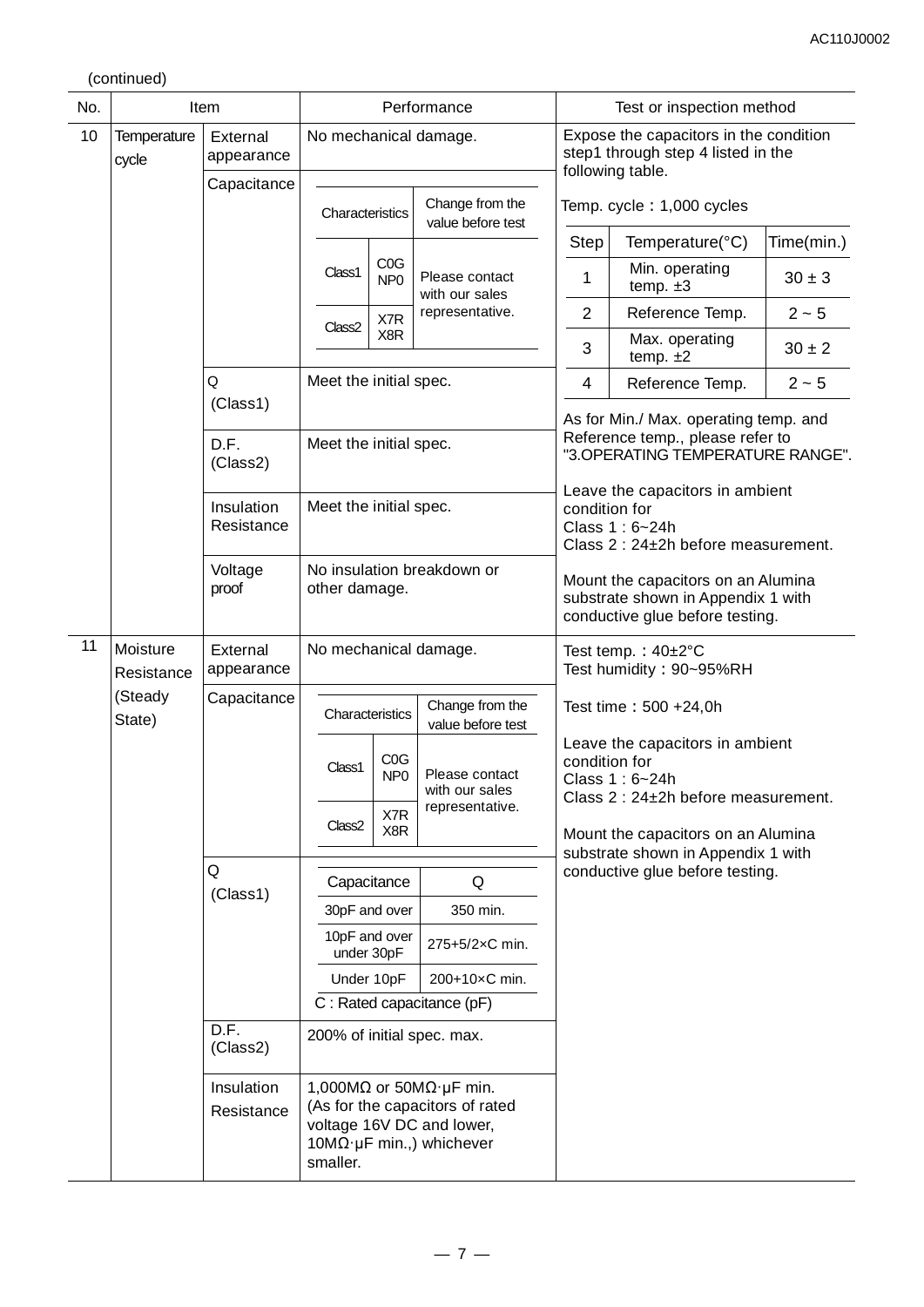(continued)

| No. |            | Item                     |                             |                         | Performance                                                                                                                                                 | Test or inspection method                                                                                                                                                                     |  |  |
|-----|------------|--------------------------|-----------------------------|-------------------------|-------------------------------------------------------------------------------------------------------------------------------------------------------------|-----------------------------------------------------------------------------------------------------------------------------------------------------------------------------------------------|--|--|
| 12  | Moisture   | External                 | No mechanical damage.       |                         |                                                                                                                                                             | Test temp.: $85 \pm 2^{\circ}$ C                                                                                                                                                              |  |  |
|     | Resistance | appearance               |                             |                         |                                                                                                                                                             | Test humidity: 85%RH                                                                                                                                                                          |  |  |
|     |            | Capacitance              | Characteristics             |                         | Change from the<br>value before test                                                                                                                        | Applied voltage: Rated voltage<br>Test time: 1,000 +48,0h                                                                                                                                     |  |  |
|     |            |                          | Class1                      | COG<br>NP <sub>0</sub>  | Please contact<br>with our sales                                                                                                                            | Charge/discharge current: 50mA or<br>lower                                                                                                                                                    |  |  |
|     |            |                          | Class <sub>2</sub>          | X7R<br>X <sub>8</sub> R | representative.                                                                                                                                             | Leave the capacitors in ambient<br>condition for<br>Class 1:6~24h                                                                                                                             |  |  |
|     |            | Q                        |                             |                         |                                                                                                                                                             | Class 2 : 24±2h before measurement.                                                                                                                                                           |  |  |
|     |            | (Class1)                 | Capacitance                 |                         | Q                                                                                                                                                           | Mount the capacitors on an Alumina                                                                                                                                                            |  |  |
|     |            |                          | 30pF and over               |                         | 200 min.                                                                                                                                                    | substrate shown in Appendix 1 with                                                                                                                                                            |  |  |
|     |            |                          | Under 30pF                  |                         | 100+10/3×C min.                                                                                                                                             | conductive glue before testing.                                                                                                                                                               |  |  |
|     |            | D.F.                     |                             |                         | C : Rated capacitance (pF)                                                                                                                                  |                                                                                                                                                                                               |  |  |
|     |            | (Class2)                 |                             |                         | 200% of initial spec. max.                                                                                                                                  | Initial value setting (only for class 2)<br>Voltage conditioning 《After voltage treat                                                                                                         |  |  |
|     |            | Insulation<br>Resistance |                             |                         | 500M $\Omega$ or 25M $\Omega$ · µF min.<br>(As for the capacitors of rated<br>voltage 16V DC and lower,<br>$5M\Omega \cdot \mu F$ min.,) whichever smaller. | the capacitors under testing temperature<br>and voltage for 1 hour, bleave the<br>capacitors in ambient condition for 24±2h<br>before measurement.<br>Use this measurement for initial value. |  |  |
| 13  | Life       | External<br>appearance   | No mechanical damage.       |                         |                                                                                                                                                             | Test temp.: Maximum operating<br>temperature±2°C                                                                                                                                              |  |  |
|     |            | Capacitance              |                             |                         |                                                                                                                                                             | Applied voltage: Please contact with our                                                                                                                                                      |  |  |
|     |            |                          | Characteristics             |                         | Change from the<br>value before test                                                                                                                        | sales representative.<br>Test time: 1,000 +48,0h                                                                                                                                              |  |  |
|     |            |                          | Class1                      | COG<br>NP <sub>0</sub>  | Please contact<br>with our sales                                                                                                                            | Charge/discharge current: 50mA or<br>lower                                                                                                                                                    |  |  |
|     |            |                          | Class <sub>2</sub>          | X7R<br>X8R              | representative.                                                                                                                                             | Leave the capacitors in ambient<br>condition for                                                                                                                                              |  |  |
|     |            | Q                        |                             |                         |                                                                                                                                                             | Class 1: 6~24h<br>Class 2 : 24±2h before measurement.                                                                                                                                         |  |  |
|     |            | (Class1)                 | Capacitance                 |                         | Q                                                                                                                                                           |                                                                                                                                                                                               |  |  |
|     |            |                          | 30pF and over               |                         | 350 min.                                                                                                                                                    | Mount the capacitors on an Alumina                                                                                                                                                            |  |  |
|     |            |                          | 10pF and over<br>under 30pF |                         | 275+5/2xC min.                                                                                                                                              | substrate shown in Appendix 1 with<br>conductive glue before testing.                                                                                                                         |  |  |
|     |            |                          | Under 10pF                  |                         | 200+10×C min.                                                                                                                                               |                                                                                                                                                                                               |  |  |
|     |            |                          |                             |                         | C: Rated capacitance (pF)                                                                                                                                   | Initial value setting (only for class 2)                                                                                                                                                      |  |  |
|     |            | D.F.<br>(Class2)         | 200% of initial spec. max.  |                         |                                                                                                                                                             | Voltage conditioning 《After voltage treat<br>the capacitors under testing temperature<br>and voltage for 1 hour, leave the                                                                    |  |  |
|     |            | Insulation<br>Resistance | smaller.                    |                         | 1,000M $\Omega$ or 50M $\Omega$ · µF min.<br>(As for the capacitors of rated<br>voltage 16V DC and lower,<br>$10M\Omega \cdot \mu F$ min.,) whichever       | capacitors in ambient condition for 24±2h<br>before measurement.<br>Use this measurement for initial value.                                                                                   |  |  |

\*As for the initial measurement of capacitors (Class2) on number 7,9,10 and 11 leave capacitors at 150 0,–10°C for 1 hour and measure the value after leaving capacitors for 24±2h in ambient condition.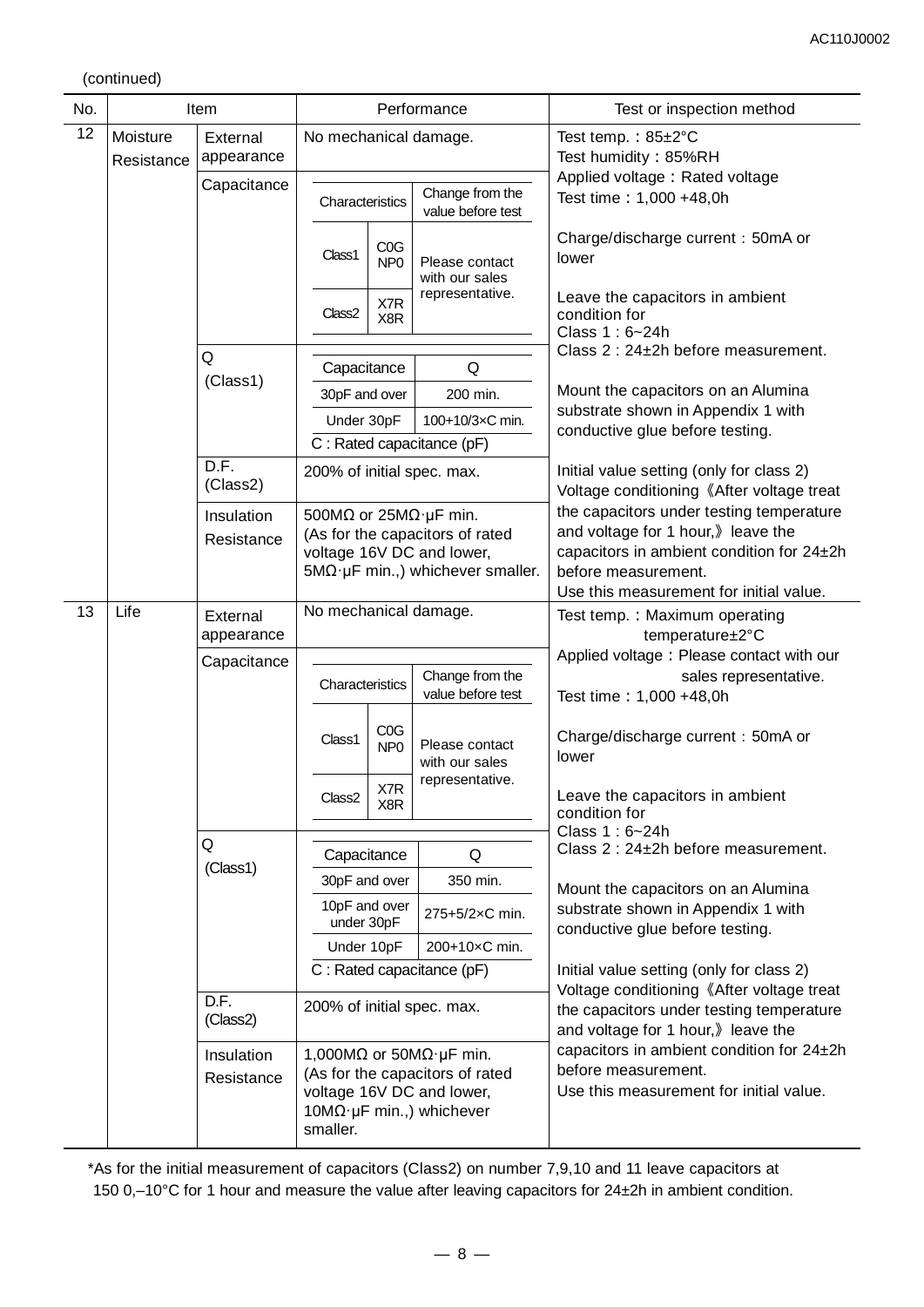

# (Unit:mm)

| Symbol        |     | Dimensions |      |
|---------------|-----|------------|------|
| Case size     | а   | b          | C    |
| CGA2 (CC0402) | 0.5 | 1.4        | 0.5  |
| CGA3 (CC0603) | 0.7 | 2.2        | 1.2  |
| CGA4 (CC0805) | 0.7 | 2.7        | 1.75 |
| CGA5 (CC1206) | 1.7 | 3.9        | 2.05 |
| CGA6 (CC1210) | 1.8 | 4.4        | 3.0  |

#### 1. Material : Alumina substrate

2. Thickness : 0.8mm AgPt

Glass resist

3. Caution for mounting with conductive glue (Refer to the page 13.)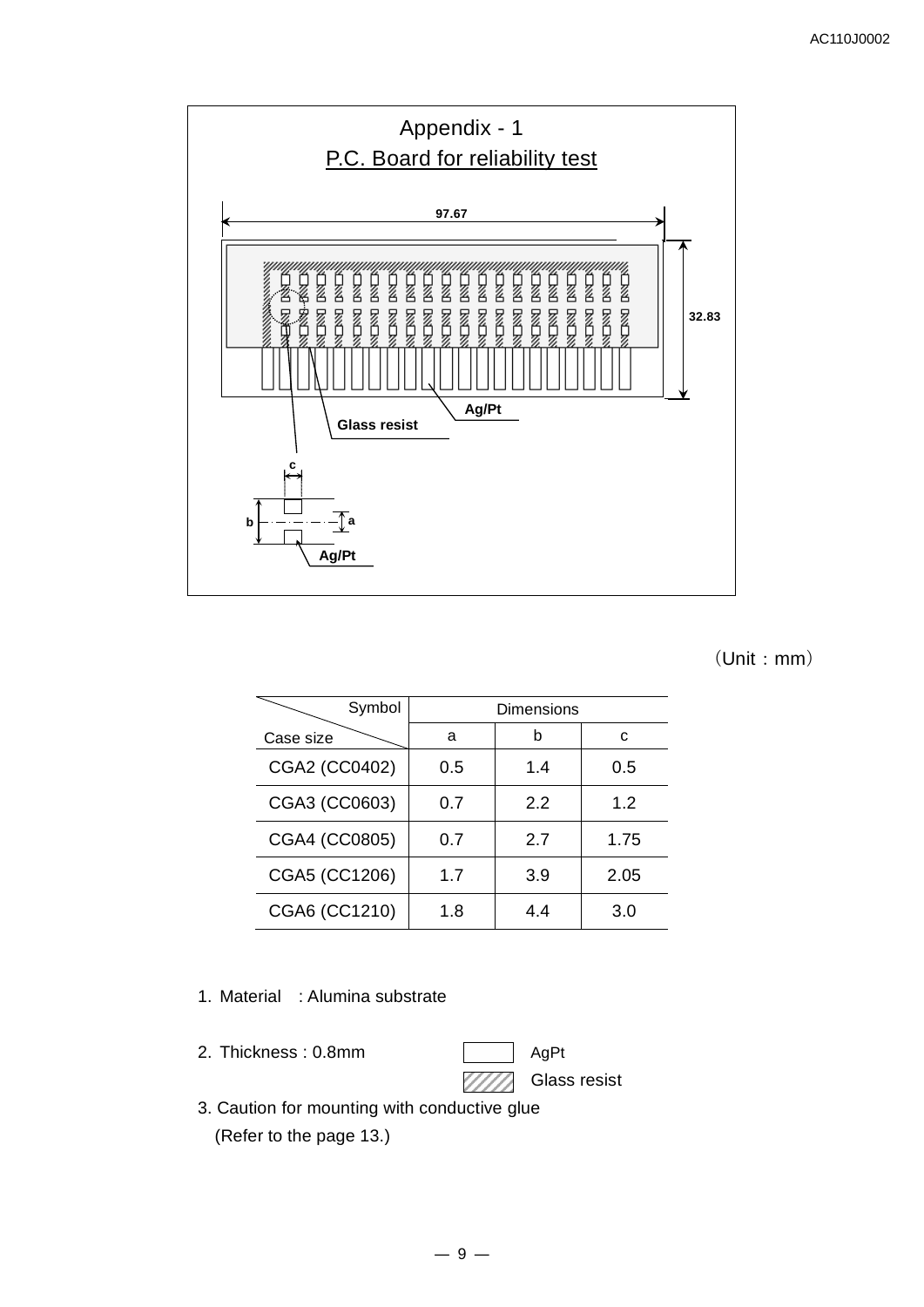# **8. INSIDE STRUCTURE AND MATERIAL**



|     | <b>NAME</b>       | MATERIAL           |                    |  |  |  |
|-----|-------------------|--------------------|--------------------|--|--|--|
| No. |                   | Class1             | Class <sub>2</sub> |  |  |  |
|     | <b>Dielectric</b> | CaZrO <sub>3</sub> | BaTiO <sub>3</sub> |  |  |  |
| 2   | Electrode         | Nickel (Ni)        |                    |  |  |  |
| 3   | Termination       | Copper (Cu)        |                    |  |  |  |
|     |                   | AgPdCu             |                    |  |  |  |

# **9. PACKAGING**

Packaging shall be done to protect the components from the damage during transportation and storing. and a label which has the following information shall be attached.

- 9.1 Each plastic bag for bulk packaging contains 1000pcs. And the minimum quantity for Bulk packaging is 1000pcs.
- 9.2 Tape packaging is as per 11. TAPE PACKAGING SPECIFICATION.
	- \* CGA2 [CC0402] type is applicable to tape packaging only.
		- 1) Inspection No.
		- 2) TDK P/N
		- 3) Customer's P/N
		- 4) Quantity

\*Composition of Inspection No.

Example 
$$
\frac{F}{(a) (b) (c)} = \frac{2 \cdot 3}{(d)} - \frac{0 \cdot 1}{(e)}
$$

- (a) Line code
- (b) Last digit of the year
- (c) Month and A for January and B for February and so on. (Skip I)
- (d) Inspection Date of the month.
- (e) Serial No. of the day

\*Composition of new Inspection No.

(Implemented on and after May 1, 2019 in sequence)





- (a) Prefix
- (b) Line code
- (c) Last digit of the year
- (d) Month and A for January and B for February and so on. (Skip I)
- (e) Inspection Date of the month.
- (f) Serial No. of the day(00  $\sim$  ZZ)
- (g) Suffix(00  $\sim$  ZZ)
- \* It was shifted to the new inspection No. on and after May 2019, but the implementation timing may be different depending on shipment bases.

Until the shift is completed, either current or new composition of inspection No. will be applied.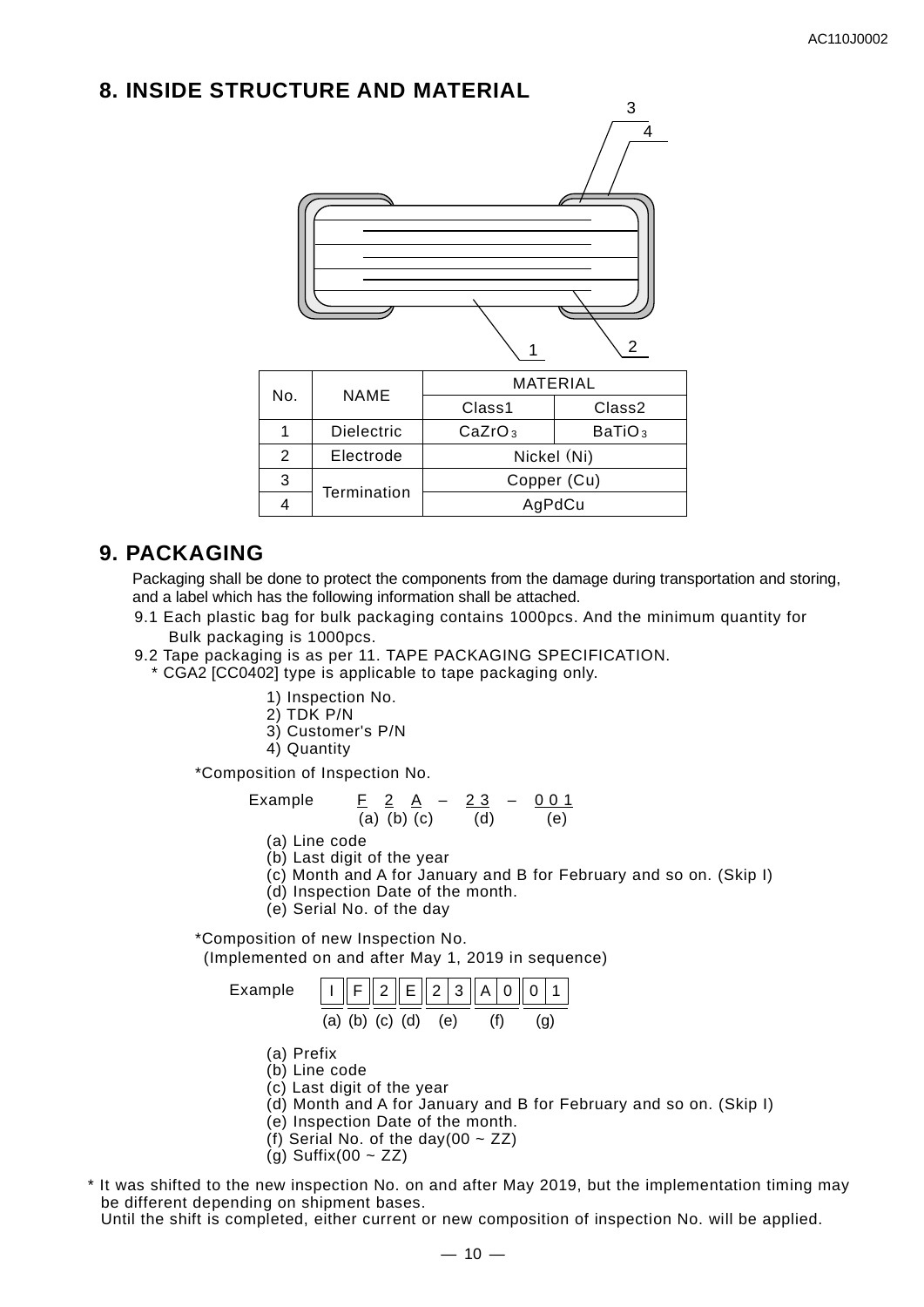# **10. CAUTION**

| <b>10. CAU HON</b> |                                                             |                                                                                                                                                                                                                                                                                                                                                                                                                                                                                                                                                                                                                                                                                                                                                                                                                                                                                                                                                                                                                                                                                                                                                                                                                                                                                                                                                                  |  |  |  |
|--------------------|-------------------------------------------------------------|------------------------------------------------------------------------------------------------------------------------------------------------------------------------------------------------------------------------------------------------------------------------------------------------------------------------------------------------------------------------------------------------------------------------------------------------------------------------------------------------------------------------------------------------------------------------------------------------------------------------------------------------------------------------------------------------------------------------------------------------------------------------------------------------------------------------------------------------------------------------------------------------------------------------------------------------------------------------------------------------------------------------------------------------------------------------------------------------------------------------------------------------------------------------------------------------------------------------------------------------------------------------------------------------------------------------------------------------------------------|--|--|--|
| No.                | Process                                                     | Condition                                                                                                                                                                                                                                                                                                                                                                                                                                                                                                                                                                                                                                                                                                                                                                                                                                                                                                                                                                                                                                                                                                                                                                                                                                                                                                                                                        |  |  |  |
| $\mathbf 1$        | Operating<br>Condition<br>(Storage, Use,<br>Transportation) | 1-1. Storage, Use<br>The capacitors must be stored in an ambient temperature of 5 to 40°C with a<br>relative humidity of 20 to 70%RH. JIS C 60721-3-1 Class 1K2 should be followed for<br>the other climatic conditions.                                                                                                                                                                                                                                                                                                                                                                                                                                                                                                                                                                                                                                                                                                                                                                                                                                                                                                                                                                                                                                                                                                                                         |  |  |  |
|                    |                                                             | 1) High temperature and humidity environment may affect a capacitor's performance.<br>Therefore, SMD capacitors shall be used within 6 months. For capacitors with<br>terminal electrodes consisting of silver or silver-palladium which tend to become<br>oxidized or sulfurized, use as soon as possible, such as within one month after<br>opening the bag.                                                                                                                                                                                                                                                                                                                                                                                                                                                                                                                                                                                                                                                                                                                                                                                                                                                                                                                                                                                                   |  |  |  |
|                    |                                                             | 2) During storage, keep the minimum packaging unit in its original packaging without<br>opening it.<br>Do not deviate from the above temperature and humidity conditions even for a<br>short term.                                                                                                                                                                                                                                                                                                                                                                                                                                                                                                                                                                                                                                                                                                                                                                                                                                                                                                                                                                                                                                                                                                                                                               |  |  |  |
|                    |                                                             | 3) Corrosive gasses in the air or atmosphere may result in deterioration of the<br>reliability. Do not store capacitors where they will be exposed to corrosive gas<br>(e.g., hydrogen sulfide, sulfur dioxide, chlorine ammonia etc.)                                                                                                                                                                                                                                                                                                                                                                                                                                                                                                                                                                                                                                                                                                                                                                                                                                                                                                                                                                                                                                                                                                                           |  |  |  |
|                    |                                                             | 4) Electrical performance may deteriorate due to photochemical change in the<br>terminal electrode if stored in direct sunlight, or due to condensation from rapid<br>changes in humidity.<br>The capacitors especially which use resin material must be operated and stored in<br>an environment free of dew condensation, as moisture absorption due to<br>condensation may affect the performance.                                                                                                                                                                                                                                                                                                                                                                                                                                                                                                                                                                                                                                                                                                                                                                                                                                                                                                                                                            |  |  |  |
|                    |                                                             | 5) Refer to JIS C 60721-3-1, class 1K2 for other climate conditions.                                                                                                                                                                                                                                                                                                                                                                                                                                                                                                                                                                                                                                                                                                                                                                                                                                                                                                                                                                                                                                                                                                                                                                                                                                                                                             |  |  |  |
|                    |                                                             | 1-2. Handling in transportation<br>In case of the transportation of the capacitors, the performance of the capacitors<br>may be deteriorated depending on the transportation condition.<br>(Refer to JEITA RCR-2335C 9.2 Handling in transportation)                                                                                                                                                                                                                                                                                                                                                                                                                                                                                                                                                                                                                                                                                                                                                                                                                                                                                                                                                                                                                                                                                                             |  |  |  |
| $\overline{2}$     | Circuit design<br>$\frac{1}{2}$ Caution                     | 2-1. Operating temperature<br>1) Upper category temperature (maximum operating temperature) is specified.<br>It is necessary to select a capacitor whose rated temperature us higher than the<br>operating temperature. Also, it is necessary to consider the temperature<br>distribution in the equipment and seasonal temperature variation.<br>2) Surface temperature including self heating should be below maximum operating<br>temperature.<br>Due to dielectric loss, capacitors will heat itself when AC is applied due to ESR.<br>Especially at high frequencies, please be careful that the heat might be so extreme.<br>Also, even if the surface temperature of the capacitor includes self-heating and is<br>the maximum operating temperature or lower, excessive heating of the capacitor<br>due to self-heating may cause deterioration of the characteristics and reliability of<br>the capacitor.<br>The self-heating temperature rise of the capacitor changes depending on the<br>difference in heat radiation due to the mounting method to the device, the ambient<br>temperature, the cooling method of the device and circuit board material and the<br>design, etc.<br>The load should be contained so that the self-heating temperature rise of the<br>capacitor body in a natural convection environment at an ambient temperature of |  |  |  |
|                    |                                                             | 25°C remain below 20°C.<br>When using in a high-frequency circuit or a circuit in which a capacitor generates<br>heat, such as when a high-frequency ripple current flows, pay attention to the above<br>precautions. (Note that accurate measurement may not be possible with self-<br>heating measurement when the equipment applies cooling other than natural<br>convection such as a cooling fan.)                                                                                                                                                                                                                                                                                                                                                                                                                                                                                                                                                                                                                                                                                                                                                                                                                                                                                                                                                          |  |  |  |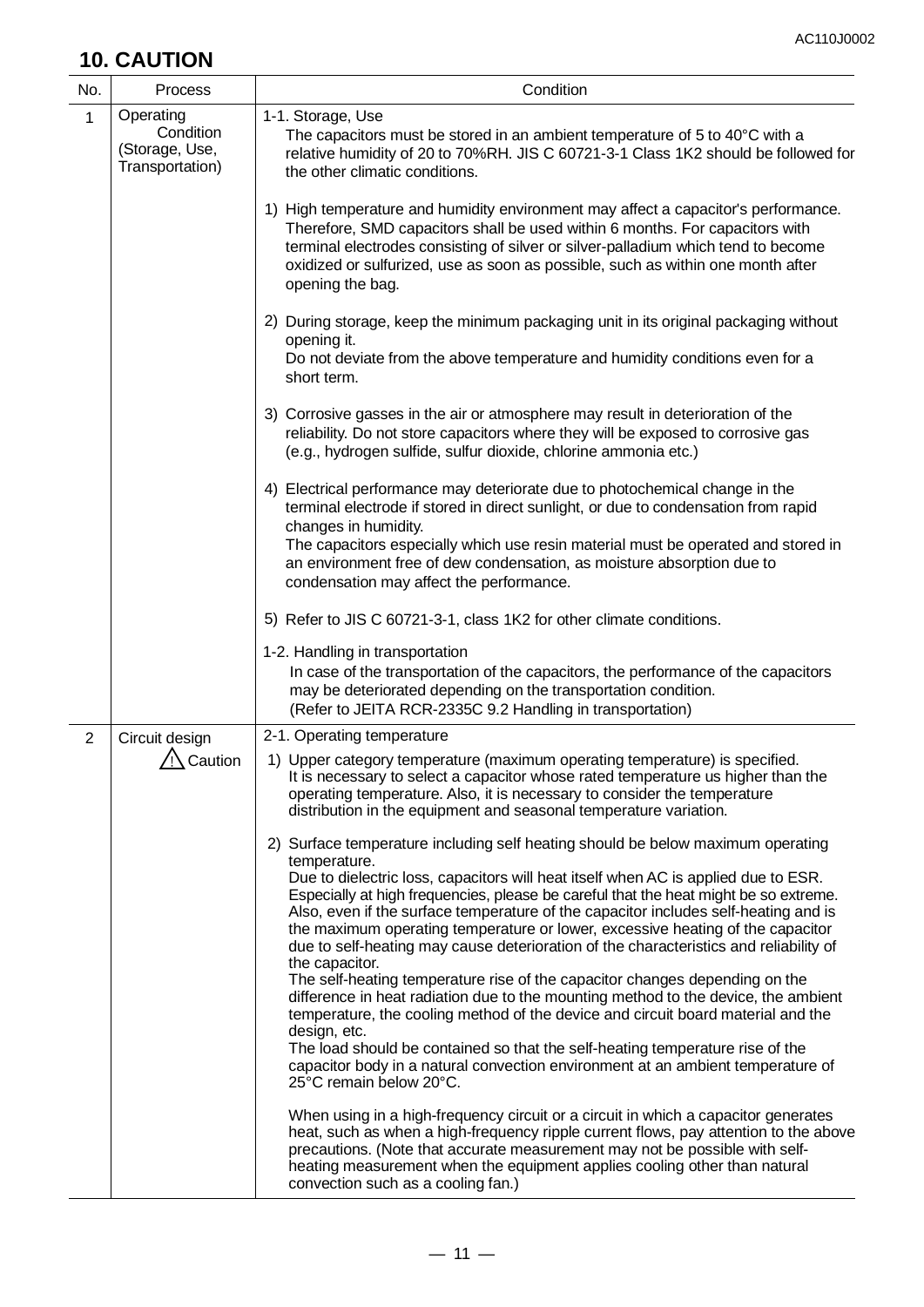| No.            | Process                              | Condition                                                                                                                                                                                                                                                                                             |  |  |  |  |  |
|----------------|--------------------------------------|-------------------------------------------------------------------------------------------------------------------------------------------------------------------------------------------------------------------------------------------------------------------------------------------------------|--|--|--|--|--|
| $\overline{2}$ | Circuit design<br>$\sqrt{N}$ Caution | 3) The electrical characteristics of the capacitors will vary depending on the<br>temperature. The capacitors should be selected and designed in taking the<br>temperature into consideration.                                                                                                        |  |  |  |  |  |
|                |                                      | 2-2. When overvoltage is applied                                                                                                                                                                                                                                                                      |  |  |  |  |  |
|                |                                      | Applying overvoltage to a capacitor may cause dielectric breakdown and result in<br>a short circuit. The duration until dielectric breakdown depends on the applied<br>voltage and the ambient temperature.                                                                                           |  |  |  |  |  |
|                |                                      | 2-3. Operating voltage                                                                                                                                                                                                                                                                                |  |  |  |  |  |
|                |                                      | 1) Operating voltage across the terminals should be below the rated voltage.<br>When AC and DC are super imposed, V <sub>0-P</sub> must be below the rated voltage.<br>$-$ (1) and (2)                                                                                                                |  |  |  |  |  |
|                |                                      | AC or pulse with overshooting, VP-P must be below the rated voltage.                                                                                                                                                                                                                                  |  |  |  |  |  |
|                |                                      | $-$ (3), (4) and (5)<br>When the voltage is started to apply to the circuit or it is stopped applying, the<br>irregular voltage may be generated for a transit period because of resonance or<br>switching. Be sure to use the capacitors within rated voltage containing these<br>Irregular voltage. |  |  |  |  |  |
|                |                                      | (1) DC voltage<br>(2) DC+AC voltage<br>(3) AC voltage<br>Voltage                                                                                                                                                                                                                                      |  |  |  |  |  |
|                |                                      | Positional<br>$V_{0-P}$<br>$V_{0-P}$<br>$V_{P-P}$<br>Measurement<br>(Rated voltage)<br>0<br>0                                                                                                                                                                                                         |  |  |  |  |  |
|                |                                      | (4) Pulse voltage (A)<br>(5) Pulse voltage (B)<br>Voltage                                                                                                                                                                                                                                             |  |  |  |  |  |
|                |                                      | Positional<br>$V_{P-P}$<br>$V_{P-P}$<br>Measurement<br>0<br>(Rated voltage)                                                                                                                                                                                                                           |  |  |  |  |  |
|                |                                      | 2) Even below the rated voltage, if repetitive high frequency AC or pulse is applied, the<br>reliability of the capacitors may be reduced.                                                                                                                                                            |  |  |  |  |  |
|                |                                      | 3) The effective capacitance will vary depending on applied DC and AC voltages.<br>The capacitors should be selected and designed in taking the voltages into<br>consideration.                                                                                                                       |  |  |  |  |  |
|                |                                      | 4) Abnormal voltage (surge voltage, static electricity, pulse voltage, etc.) shall not<br>exceed the rated voltage.                                                                                                                                                                                   |  |  |  |  |  |
|                |                                      | 5) When capacitors are used in a series connection, it is necessary to add a balancing<br>circuit such as voltage dividing resistors in order to avoid an imbalance in the<br>voltage applied to each capacitor.                                                                                      |  |  |  |  |  |
|                |                                      | 2-4. Frequency<br>When the capacitors (Class 2) are used in AC and/or pulse voltages, the<br>capacitors may vibrate themselves and generate audible sound.                                                                                                                                            |  |  |  |  |  |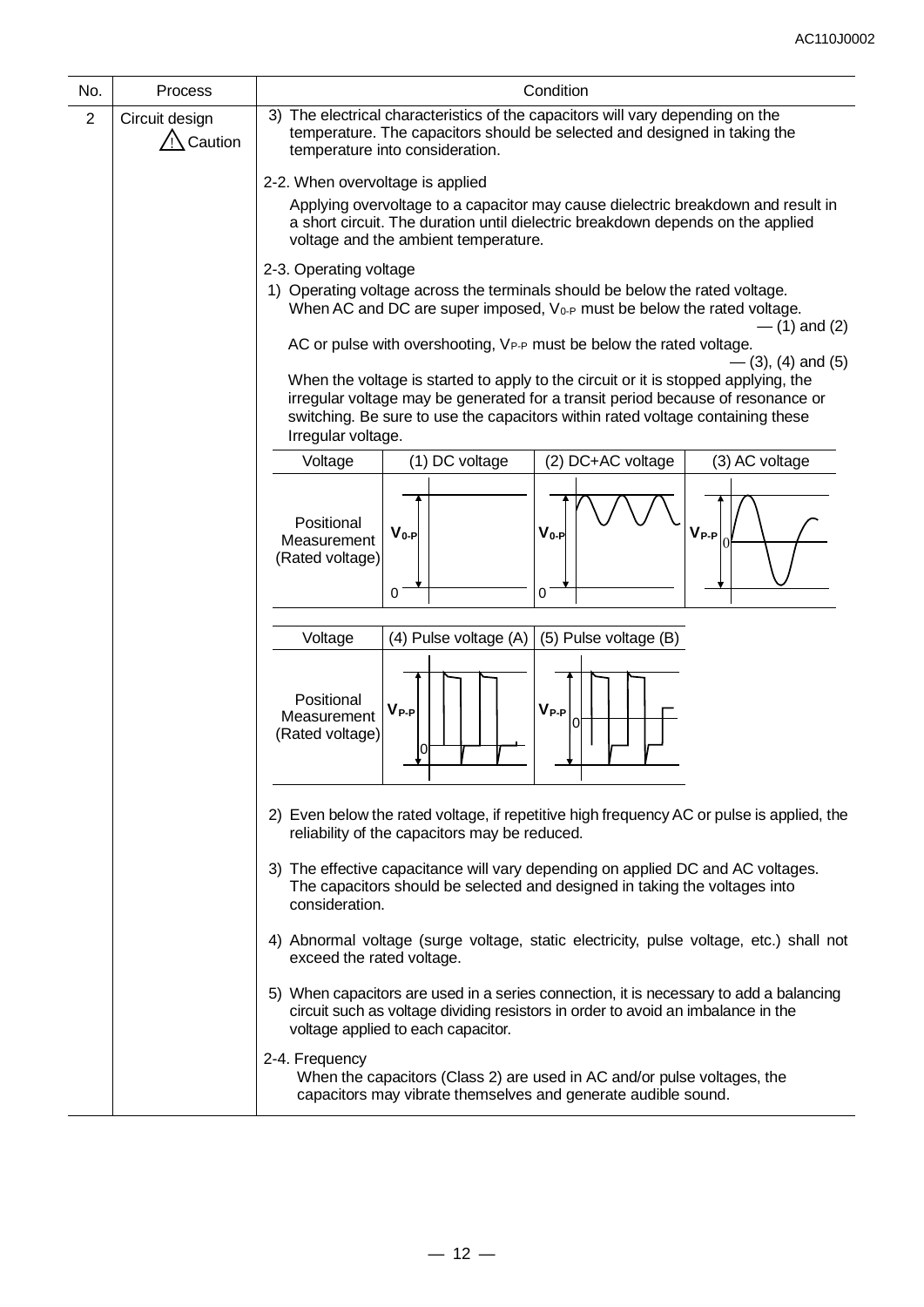| No.            | Process                                                                                                                                                                                                                                                                                                                                                                                                                                                | Condition                                                                                                                                                                                                                                                                                                                                                                                                                                                                                                                                                                                     |  |  |  |  |  |
|----------------|--------------------------------------------------------------------------------------------------------------------------------------------------------------------------------------------------------------------------------------------------------------------------------------------------------------------------------------------------------------------------------------------------------------------------------------------------------|-----------------------------------------------------------------------------------------------------------------------------------------------------------------------------------------------------------------------------------------------------------------------------------------------------------------------------------------------------------------------------------------------------------------------------------------------------------------------------------------------------------------------------------------------------------------------------------------------|--|--|--|--|--|
| 3              | The amount of glue at the terminations has a direct effect on the reliability of the<br>Designing<br>capacitors.<br>Alumina Substrate<br>1) The greater the amount of glue with low thickness of land, the higher risk of electrical<br>connection by conductive glue.<br>Design of land and the amount of glue must be considered well.<br>2) Avoid using common land for multiple terminations and provide individual land<br>for each terminations. |                                                                                                                                                                                                                                                                                                                                                                                                                                                                                                                                                                                               |  |  |  |  |  |
| $\overline{4}$ | Mounting                                                                                                                                                                                                                                                                                                                                                                                                                                               | 4-1. Stress from mounting head<br>If the mounting head is adjusted too low, it may induce excessive stress in the<br>1)<br>chip capacitor to result in cracking.<br>Please take following precautions.<br>2)<br>Adjust the bottom dead center of the mounting head to reach on the Alumina<br>substrate surface and not press it.<br>Adjust the mounting head pressure to be 1 to 3N of static weight.<br>3)<br>4-2. Amount of conductive glue<br>Excessive glue will make a electrical connection under the chip.<br>In sufficient glue may detach the capacitor from the Alumina substrate. |  |  |  |  |  |
|                |                                                                                                                                                                                                                                                                                                                                                                                                                                                        | Excessive<br>Electrical connection will be<br>glue<br>made under the chip.<br>Adequate                                                                                                                                                                                                                                                                                                                                                                                                                                                                                                        |  |  |  |  |  |
|                |                                                                                                                                                                                                                                                                                                                                                                                                                                                        | Low robustness may cause<br>Insufficient<br>contact failure or chip<br>capacitor comes off the<br>glue<br>Alumina substrate.                                                                                                                                                                                                                                                                                                                                                                                                                                                                  |  |  |  |  |  |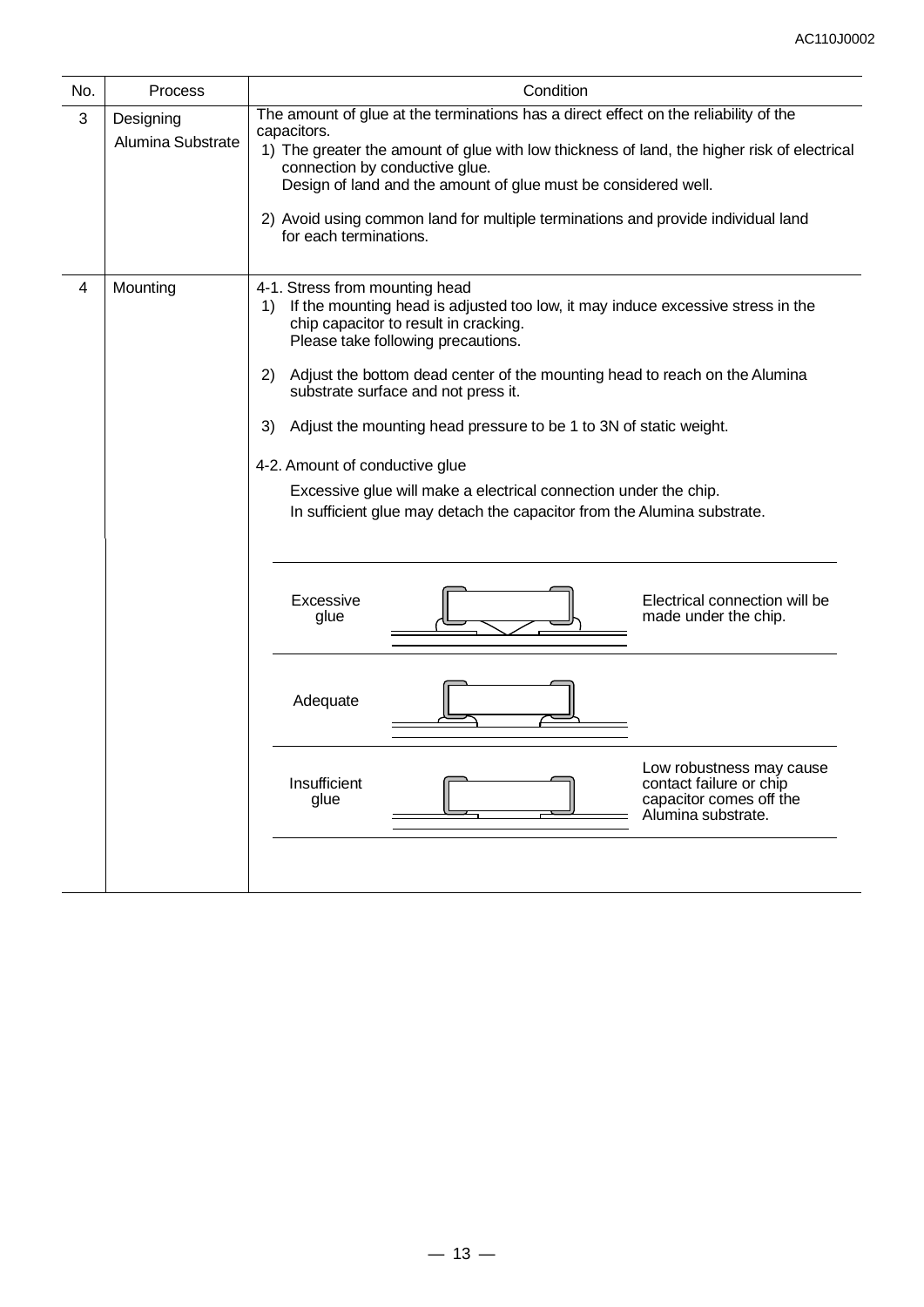| No.            | Process                                                       | Condition                                                                                                                                                                                                                                                                                                                                                                                                                                                                                                          |
|----------------|---------------------------------------------------------------|--------------------------------------------------------------------------------------------------------------------------------------------------------------------------------------------------------------------------------------------------------------------------------------------------------------------------------------------------------------------------------------------------------------------------------------------------------------------------------------------------------------------|
| 5              | Coating and<br>molding of the<br>Alumina                      | 1) When the Alumina substrate is coated, please verify the quality influence on the<br>product.                                                                                                                                                                                                                                                                                                                                                                                                                    |
|                | substrate                                                     | 2) Please verify carefully that there is no harmful decomposing or reaction gas<br>emission during curing which may damage the chip capacitors.                                                                                                                                                                                                                                                                                                                                                                    |
|                |                                                               | 3) Please verify the curing temperature.                                                                                                                                                                                                                                                                                                                                                                                                                                                                           |
| 6              | Handling of<br>loose chip<br>capacitors                       | 1) If dropped the chip capacitors may crack. Once dropped do not use it.<br>Especially, the large case sized chip capacitors are tendency to have cracks<br>easily, so please handle with care.<br>Crack<br>Floor<br>2) Piling the Alumina substrate after mounting for storage or handling, the corner of<br>the Alumina substrate may hit the chip capacitors of another board to cause crack.<br>P.C.board<br>Crack                                                                                             |
| $\overline{7}$ | Capacitance aging                                             | The capacitors (Class 2) have aging in the capacitance. They may not be used in<br>precision time constant circuit. In case of the time constant circuit, the evaluation<br>should be done well.                                                                                                                                                                                                                                                                                                                   |
| 8              | Estimated life and<br>estimated failure<br>rate of capacitors | As per the estimated life and the estimated failure rate depend on the temperature<br>and the voltage. This can be calculated by the equation described in JEITA<br>RCR-2335C Annex F (Informative) Calculation of the estimated life time and the<br>estimated failure rate. (Voltage acceleration coefficient : 3 multiplication rule,<br>Temperature acceleration coefficient : 10°C rule)<br>The failure rate can be decreased by reducing the temperature and the voltage but<br>they will not be guaranteed. |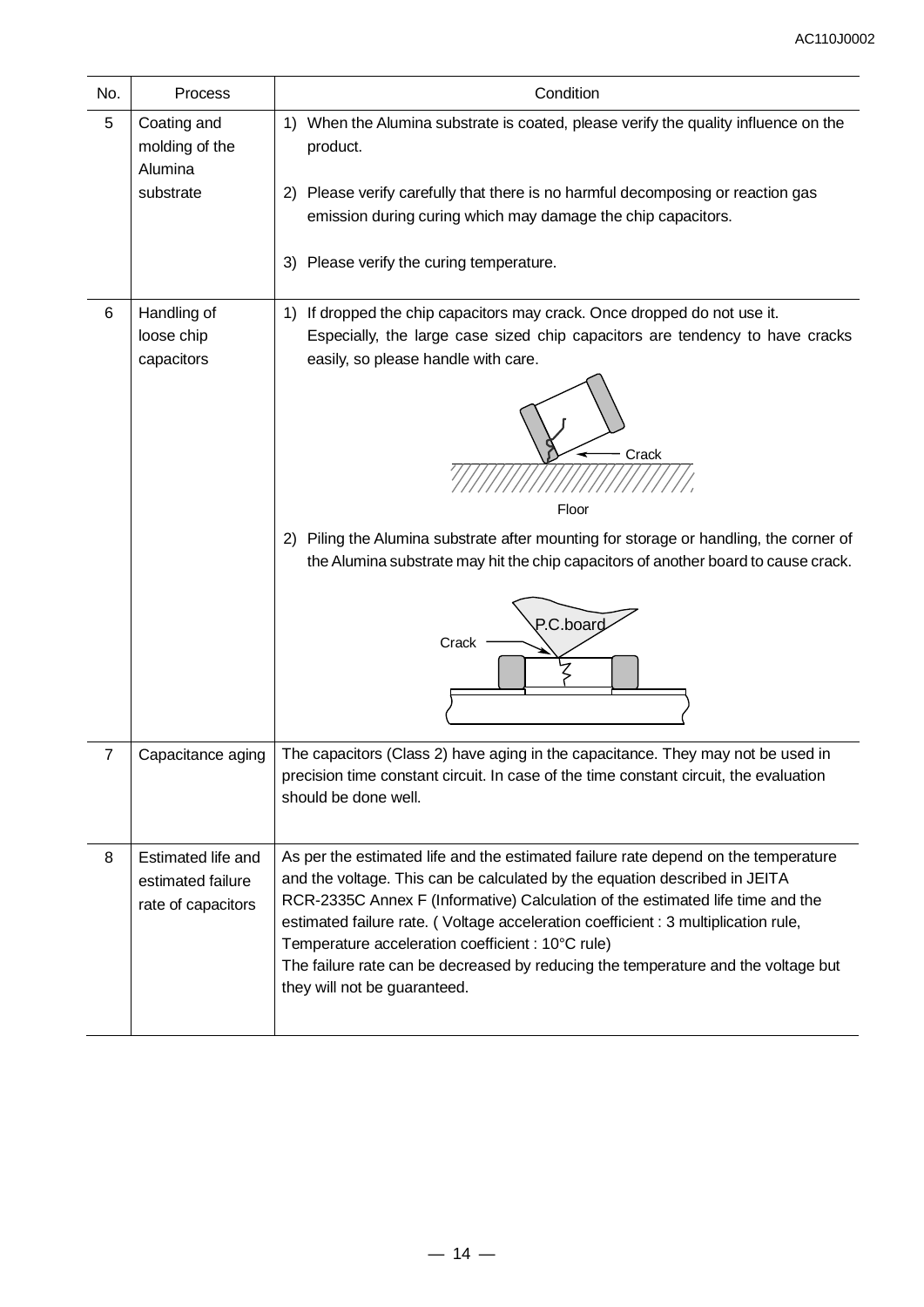| No. | Condition<br>Process                        |                                                                                                                                                                                                                                                                                                                                                                                                                                                                                                                                                                                                                                                                                                                                                                                                                                                                                                                                                                                                                                                              |  |  |  |  |
|-----|---------------------------------------------|--------------------------------------------------------------------------------------------------------------------------------------------------------------------------------------------------------------------------------------------------------------------------------------------------------------------------------------------------------------------------------------------------------------------------------------------------------------------------------------------------------------------------------------------------------------------------------------------------------------------------------------------------------------------------------------------------------------------------------------------------------------------------------------------------------------------------------------------------------------------------------------------------------------------------------------------------------------------------------------------------------------------------------------------------------------|--|--|--|--|
| 9   | Caution during<br>operation of<br>equipment | A capacitor shall not be touched directly with bare hands during operation in<br>1)<br>order to avoid electric shock.<br>Electric energy held by the capacitor may be discharged through the human<br>body when touched with a bare hand.<br>Even when the equipment is off, a capacitor may stay charged. The capacitor<br>should be handled after being completely discharged using a resistor.                                                                                                                                                                                                                                                                                                                                                                                                                                                                                                                                                                                                                                                            |  |  |  |  |
|     |                                             | The terminals of a capacitor shall not be short-circuited by any accidental<br>2)<br>contact with a conductive object. A capacitor shall not be exposed to a<br>conductive liquid such as an acid or alkali solution. A conductive object or liquid,<br>such as acid and alkali, between the terminals may lead to the breakdown of a<br>capacitor due to short circuit                                                                                                                                                                                                                                                                                                                                                                                                                                                                                                                                                                                                                                                                                      |  |  |  |  |
|     |                                             | 3) Confirm that the environment to which the equipment will be exposed during<br>transportation and operation meets the specified conditions. Do not to use the<br>equipment in the following environments.<br>(1) Environment where a capacitor is spattered with water or oil<br>(2) Environment where a capacitor is exposed to direct sunlight<br>(3) Environment where a capacitor is exposed to Ozone, ultraviolet rays or<br>radiation<br>(4) Environment where a capacitor exposed to corrosive gas (e.g. hydrogen<br>sulfide, sulfur dioxide, chlorine. ammonia gas etc.)<br>(5) Environment where a capacitor exposed to vibration or mechanical shock<br>exceeding the specified limits.<br>(6) Atmosphere change with causes condensation                                                                                                                                                                                                                                                                                                        |  |  |  |  |
| 10  | Others<br>$\frac{1}{2}$ Caution             | The product listed in this specification is intended for use in automotive applications<br>under-normal operation and usage conditions.                                                                                                                                                                                                                                                                                                                                                                                                                                                                                                                                                                                                                                                                                                                                                                                                                                                                                                                      |  |  |  |  |
|     |                                             | The product is not designed or warranted to meet the requirements of application<br>listed below, whose performance and/or quality requires a more stringent level of<br>safety or reliability, or whose failure, malfunction or defect could cause serious<br>damage to society, person or property. Please understand that we are not<br>responsible for any damage or liability caused by use of the products in any of the<br>applications below or for any other use exceeding the range or conditions set forth in<br>this specification sheet. If you intend to use the products in the applications listed<br>below or if you have special requirements exceeding the range or conditions set forth<br>in this specification, please contact us.<br>(1) Aerospace/Aviation equipment<br>(2) Transportation equipment (electric trains, ships etc.)<br>(3) Medical equipment (Excepting Pharmaceutical Affairs Law classification Class1, 2)<br>(4) Power-generation control equipment<br>(5) Atomic energy-related equipment<br>(6) Seabed equipment |  |  |  |  |
|     |                                             | (7) Transportation control equipment<br>(8) Public information-processing equipment<br>(9) Military equipment<br>(10) Electric heating apparatus, burning equipment<br>(11) Disaster prevention/crime prevention equipment<br>(12) Safety equipment<br>(13) Other applications that are not considered general-purpose applications                                                                                                                                                                                                                                                                                                                                                                                                                                                                                                                                                                                                                                                                                                                          |  |  |  |  |
|     |                                             | When designing your equipment even for general-purpose applications, you are<br>kindly requested to take into consideration securing protection circuit/device or<br>providing backup circuits in your equipment.<br>In addition, although the product listed in this specification is intended for use in<br>automotive applications as described above, it is not prohibited to use for general<br>electronic equipment, whose performance and/or quality doesn't require a more<br>stringent level of safety or reliability, or whose failure, malfunction or defect could not<br>cause serious damage to society, person or property.<br>Therefore, the description of this caution will be applied, when the product is used in<br>general electronic equipment under a normal operation and usage conditions.                                                                                                                                                                                                                                          |  |  |  |  |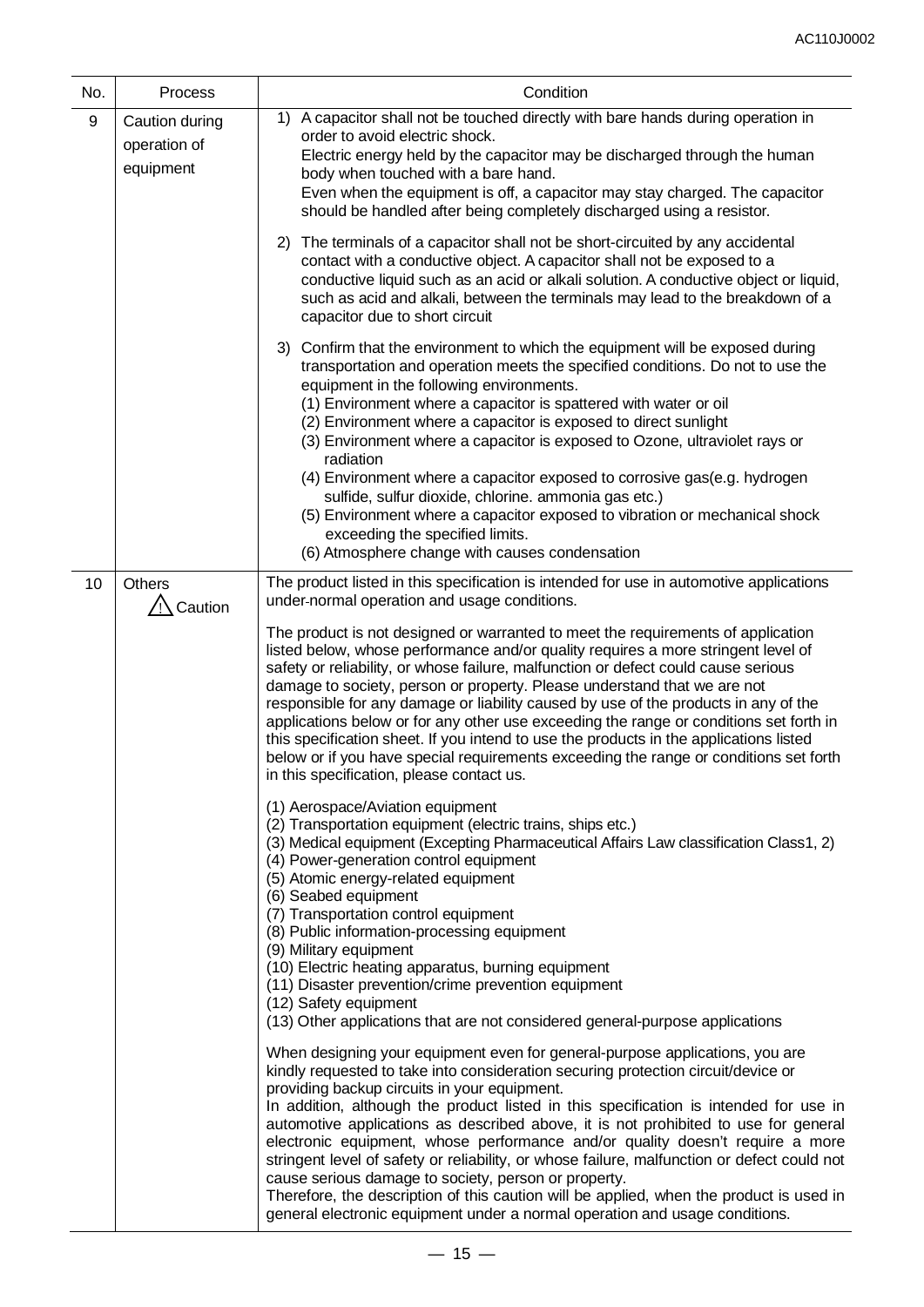# **11. TAPE PACKAGING SPECIFICATION**

#### **1. CONSTRUCTION AND DIMENSION OF TAPING**

1-1. Dimensions of carrier tape

Dimensions of paper tape shall be according to Appendix 2, 3. Dimensions of plastic tape shall be according to Appendix 4.

#### 1-2. Bulk part and leader of taping



#### 1-3. Dimensions of reel

Dimensions of Ø178 reel shall be according to Appendix 5, 6. Dimensions of Ø330 reel shall be according to Appendix 7, 8.

#### 1-4. Structure of taping



### **2. CHIP QUANTITY**

Please refer to detail page on TDK web.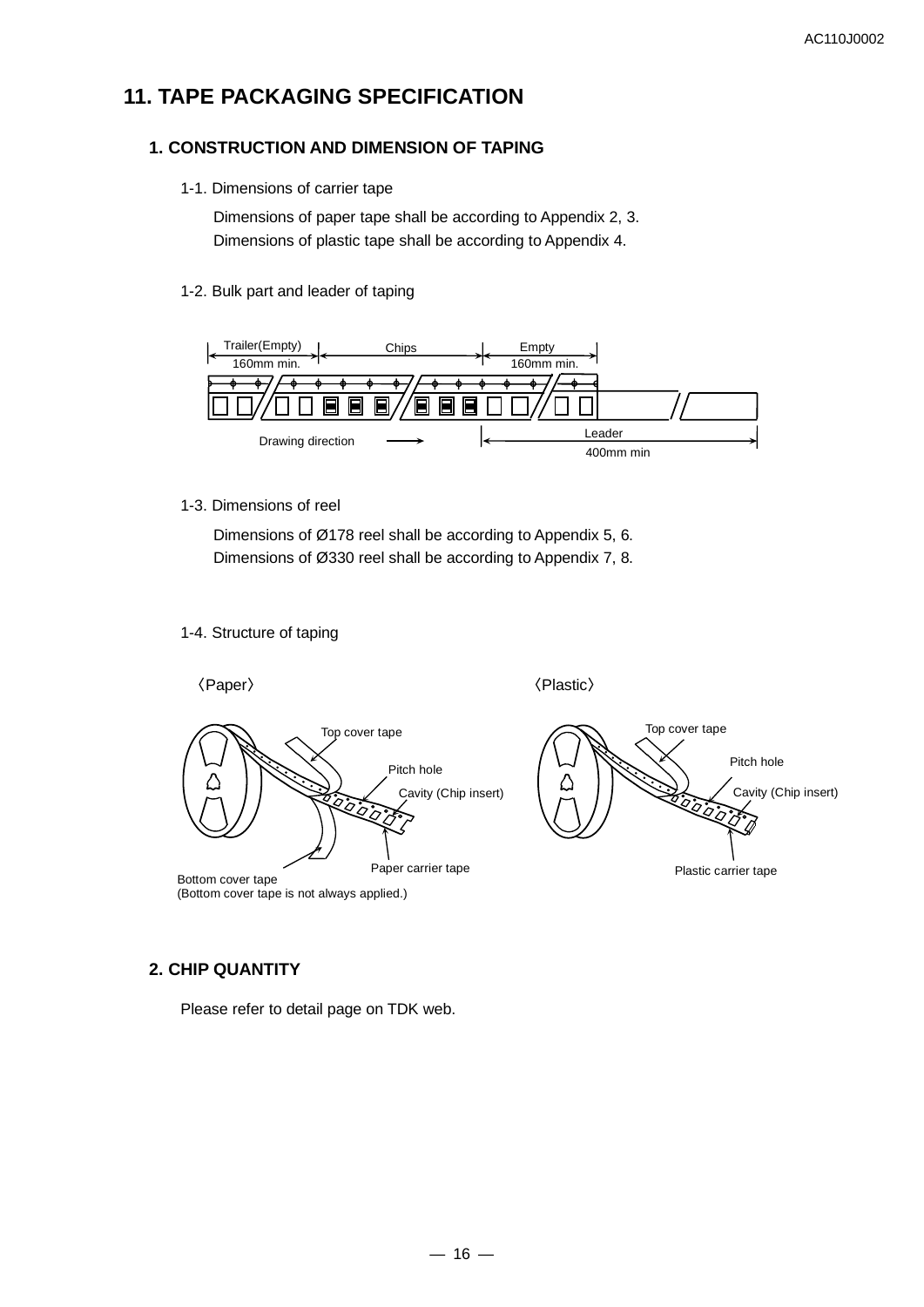#### **3. PERFORMANCE SPECIFICATIONS**

3-1. Fixing peeling strength (top tape)

0.05N < Peeling strength < 0.7N

#### 〈Paper〉



〈Plastic〉



- 3-2. Carrier tape shall be flexible enough to be wound around a minimum radius of 30mm with components in tape.
- 3-3. The missing of components shall be less than 0.1%
- 3-4. Components shall not stick to fixing tape.
- 3-5. When removing the cover tape, there shall not be difficulties by unfitting clearance gap, burrs and crushes of cavities. Also the sprocket holes shall not be covered by absorbing dust into the suction nozzle.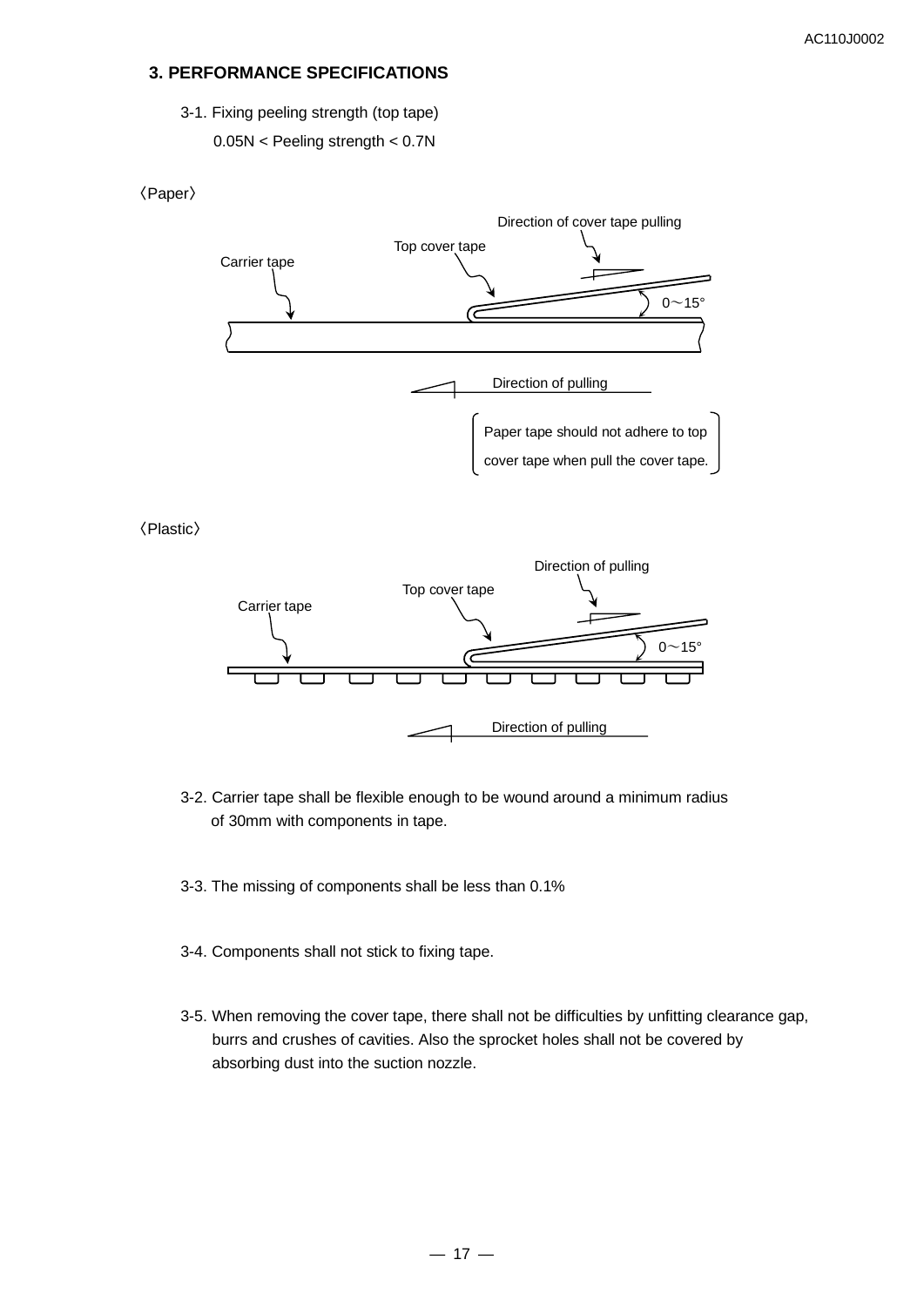Paper Tape



| (Unit : |  | mm) |
|---------|--|-----|
|---------|--|-----|

| Symbol<br>Case size          | Α               | в               | С                                       | D               | Е               |                 |
|------------------------------|-----------------|-----------------|-----------------------------------------|-----------------|-----------------|-----------------|
| CGA <sub>2</sub><br>(CC0402) | (0.65)          | (1.15)          | $8.00 \pm 0.30$                         | $3.50 \pm 0.05$ | $1.75 \pm 0.10$ | $2.00 \pm 0.05$ |
| Symbol<br>Case size          | G               | н               | J                                       |                 |                 |                 |
| CGA <sub>2</sub><br>(CC0402) | $2.00 \pm 0.05$ | $4.00 \pm 0.10$ | $\degree$   Ø 1.50 <sup>+0.10</sup>   . | $0.60 + 0.15$   |                 |                 |

( ) Reference value.

# **Appendix 3**



| Symbol<br>Case size          | Α               | B               | $\mathsf{C}$                           | D               | E               | F               |
|------------------------------|-----------------|-----------------|----------------------------------------|-----------------|-----------------|-----------------|
| CGA <sub>3</sub><br>(CCO603) | (1.10)          | (1.90)          |                                        |                 |                 |                 |
| CGA4<br>(CC0805)             | (1.50)          | (2.30)          | $8.00 \pm 0.30$                        | $3.50 \pm 0.05$ | $1.75 \pm 0.10$ | $4.00 \pm 0.10$ |
| CGA5<br>(CC1206)             | (1.90)          | (3.50)          |                                        |                 |                 |                 |
| Symbol<br>Case size          | G               | Η               | J                                      |                 |                 |                 |
| CGA <sub>3</sub><br>(CC0603) |                 |                 |                                        |                 |                 |                 |
| CGA4<br>(CC0805)             | $2.00 \pm 0.05$ | $4.00 \pm 0.10$ | $\frac{1}{2}$ 0 1.50 $\frac{+0.10}{2}$ | 1.20 max.       |                 |                 |
| CGA5<br>(CC1206)             |                 |                 |                                        |                 |                 |                 |

( ) Reference value.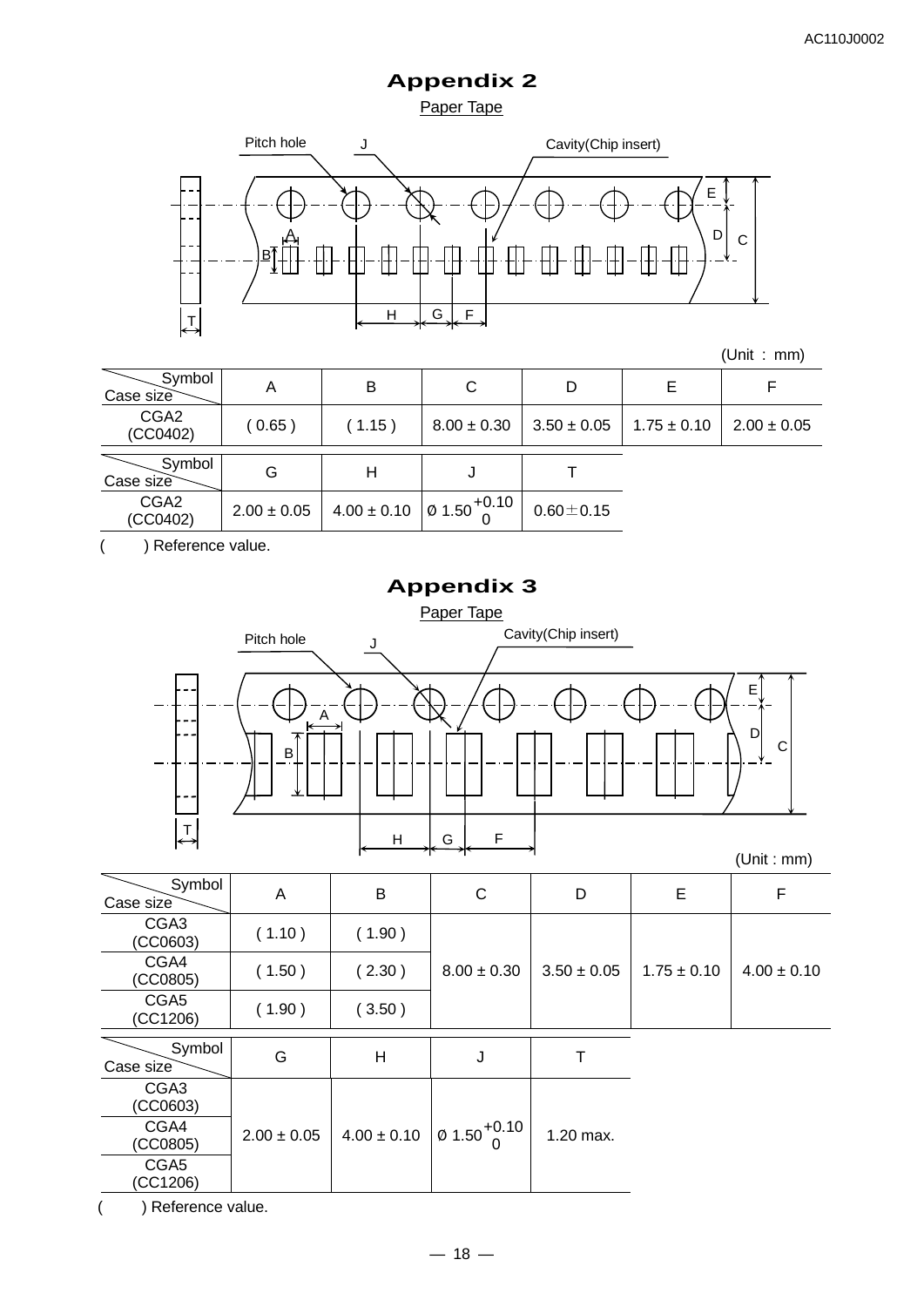Plastic Tape



| Symbol<br>Case size          | A               | B               | C                                   | D                   | E               | F               |
|------------------------------|-----------------|-----------------|-------------------------------------|---------------------|-----------------|-----------------|
| CGA <sub>3</sub><br>(CC0603) | (1.10)          | (1.90)          |                                     |                     |                 |                 |
| CGA4<br>(CC0805)             | (1.50)          | (2.30)          | $8.00 \pm 0.30$                     | $3.50 \pm 0.05$     | $1.75 \pm 0.10$ | $4.00 \pm 0.10$ |
| CGA5<br>(CC1206)             | (1.90)          | (3.50)          | $*$ 12.0 $\pm$ 0.30                 | $*$ 5.50 $\pm$ 0.05 |                 |                 |
| CGA <sub>6</sub><br>(CC1210) | (2.90)          | (3.60)          |                                     |                     |                 |                 |
| Symbol<br>Case size          | G               | H               | J                                   | Κ                   | т               | Q               |
| CGA <sub>3</sub><br>(CC0603) |                 |                 |                                     | 1.50 max.           |                 |                 |
| CGA4<br>(CC0805)             | $2.00 \pm 0.05$ | $4.00 \pm 0.10$ | $\varnothing$ 1.50 <sup>+0.10</sup> |                     |                 |                 |
| CGA5<br>(CC1206)             |                 |                 |                                     | 2.50 max.           | $0.60$ max.     | Ø 0.50 min.     |
| CGA <sub>6</sub><br>(CC1210) |                 |                 |                                     | 3.40 max.           |                 |                 |

( ) Reference value.

Exceptionally no hole in the cavity is applied. Please inquire if hole in cavity is mandatory.

\* Applied to thickness, 2.5mm products.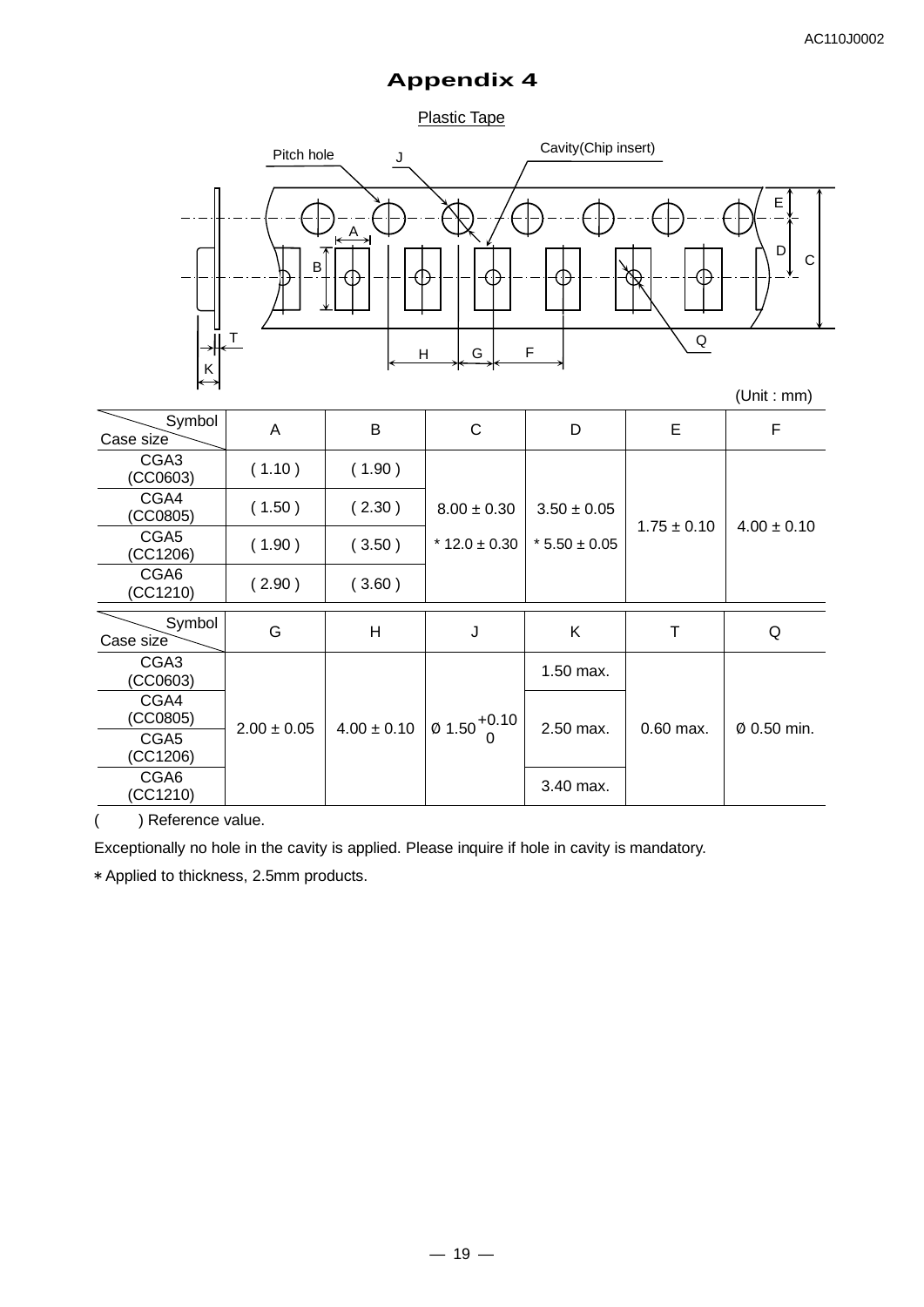Dimensions of reel (Material : Polystyrene) CGA2, CGA3, CGA4, CGA5, CGA6



# **Appendix 6**

Dimensions of reel (Material : Polystyrene) CGA6(2.5mm thickness products)



| (Unit | $\sim$ | mm) |
|-------|--------|-----|
|-------|--------|-----|

| $Ø178 \pm 2.0$<br>$Ø13 \pm 0.5$<br>Dimension<br>$\emptyset$ 60 ± 2.0<br>$\emptyset$ 21 ± 0.8<br>$2.0 \pm 0.5$<br>Symbol<br>$W_2$<br>R<br>Dimension<br>$17.0 \pm 1.4$<br>1.0 | Symbol | Α | в | С | D | Е | $W_1$          |
|-----------------------------------------------------------------------------------------------------------------------------------------------------------------------------|--------|---|---|---|---|---|----------------|
|                                                                                                                                                                             |        |   |   |   |   |   | $13.0 \pm 0.3$ |
|                                                                                                                                                                             |        |   |   |   |   |   |                |
|                                                                                                                                                                             |        |   |   |   |   |   |                |